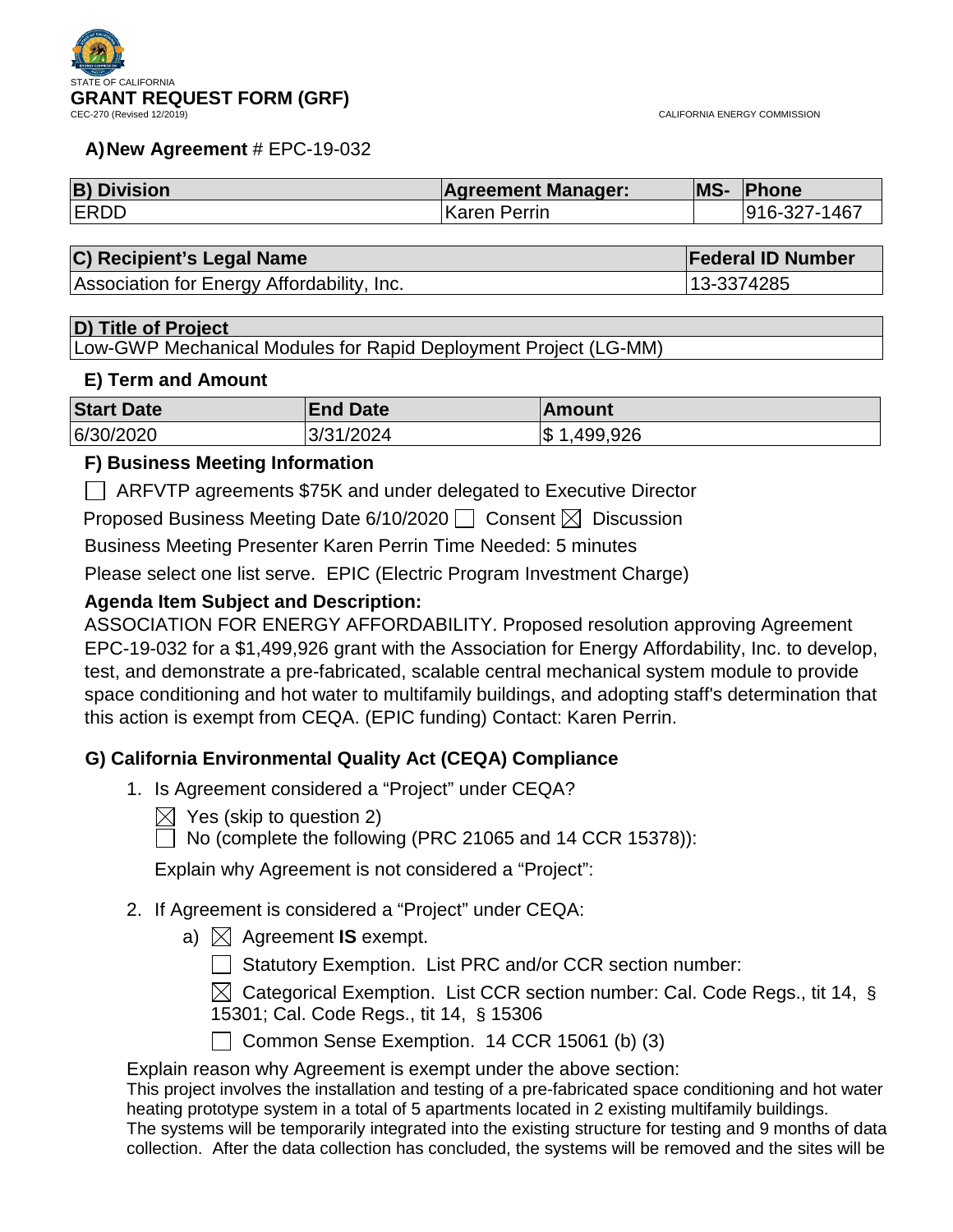CALIFORNIA ENERGY COMMISSION



restored to their original configurations. The project will result in negligible or no expansion of any existing or former uses at the sites.

This project is therefore categorically exempt from environmental review pursuant to CEQA Guidelines Section 15301 as minor alterations to existing facilities that involve no expansion of an existing or former use. This project is also categorically exempt pursuant to CEQA Guidelines Section 15306 as basic data collection, research, and resource evaluation activities that will not result in a serious or major disturbance to an environmental resource. Further, none of the exceptions to exemptions listed in CEQA Guidelines Section 15300.2 applies to this project.

> b) Agreement **IS NOT** exempt. (consult with the legal office to determine next steps)

Check all that apply

| | Initial Study

 $\Box$  Negative Declaration

**Nitigated Negative Declaration** 

- $\Box$  Environmental Impact Report
- $\Box$  Statement of Overriding Considerations

## **H) List all subcontractors (major and minor) and equipment vendors:** (attach additional sheets as necessary)

| <b>Legal Company Name:</b>            | <b>Budget</b> |
|---------------------------------------|---------------|
| Lawrence Berkeley National Laboratory | \$465,825     |
| Rocky Mountain Institute              | \$172,658     |
| <b>Emanant Systems, LLC</b>           | \$125,720     |
| SmithGroup                            | \$81,678      |
| Mitsubishi                            | \$ match only |
| Sanden                                | \$ match only |
| TBD (installation contractor)         | \$182,399     |

## **I) List all key partners: (attach additional sheets as necessary)**

| Legal Company Name: |  |  |
|---------------------|--|--|
|                     |  |  |

### **J) Budget Information**

| <b>Funding Source</b> | <b>Funding Year of</b><br>Appropriation | <b>Budget List</b><br><b>Number</b> | <b>Amount</b> |
|-----------------------|-----------------------------------------|-------------------------------------|---------------|
| <b>EPIC</b>           | $18 - 19$                               | 301.001F                            | \$1,499,926   |
|                       |                                         |                                     |               |
|                       |                                         |                                     |               |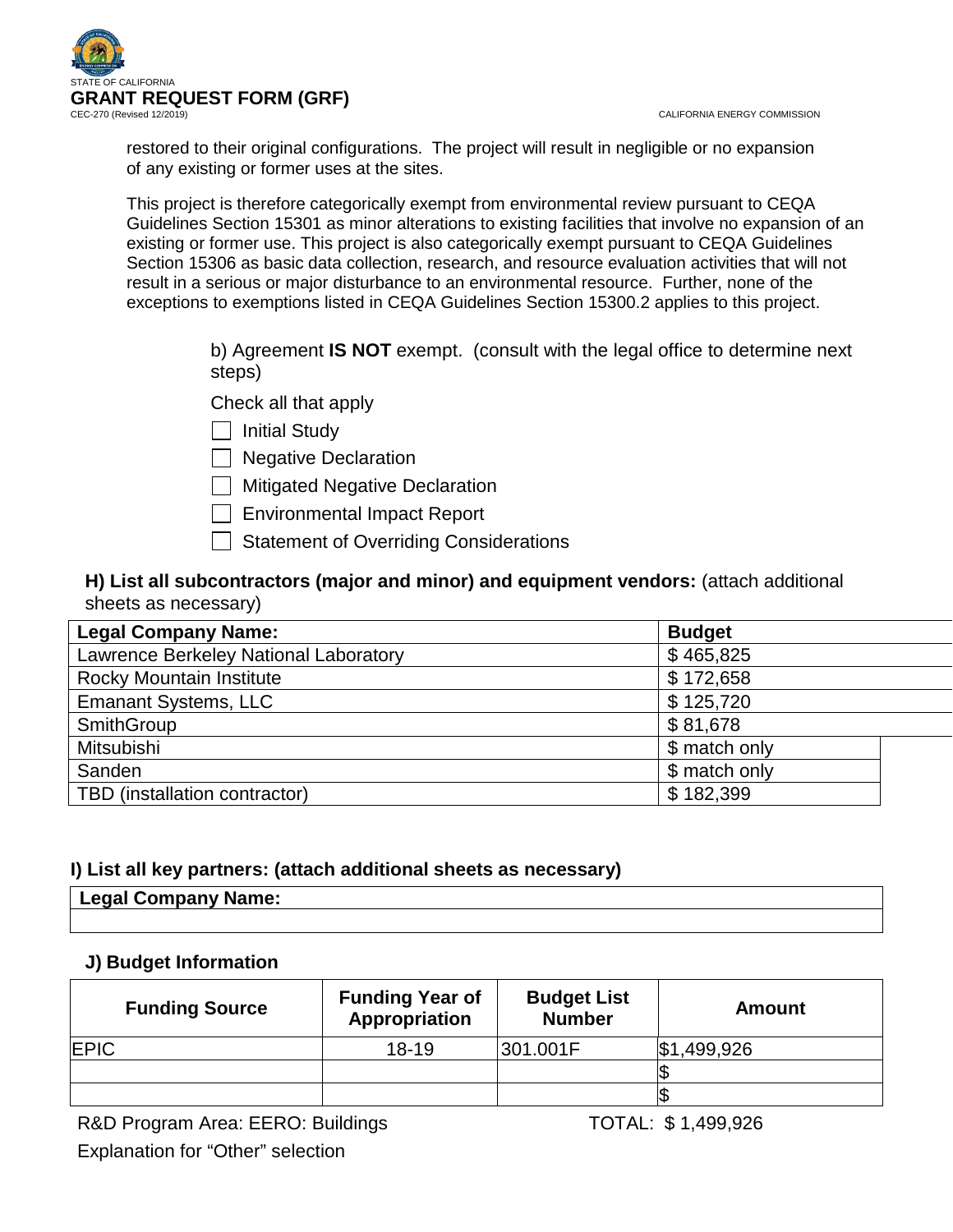

Reimbursement Contract #: Federal Agreement #:

# **K) Recipient's Contact Information**

# **1. Recipient's Administrator/Officer**

Name: Andrew Brooks Address: 5900 Hollis St Ste R2

City, State, Zip: Emeryville, CA 94608-2098 Phone: 510-431-1791 E-Mail: abrooks@aea.us.org

CALIFORNIA ENERGY COMMISSION

# **2. Recipient's Project Manager**

Name: Andrew Brooks Address: 5900 Hollis St Ste R2

City, State, Zip: Emeryville, CA 94608-2098 Phone: 510-431-1791 E-Mail: abrooks@aea.us.org

# **L) Selection Process Used**

- $\boxtimes$  Competitive Solicitation Solicitation #: GFO-19-301
- $\Box$  First Come First Served Solicitation Solicitation #:

## **M) The following items should be attached to this GRF**

- 1. Exhibit A, Scope of Work  $\boxtimes$  Attached
- 2. Exhibit B, Budget Detail  $\boxtimes$  Attached
- 3. CEC 105, Questionnaire for Identifying Conflicts  $\boxtimes$  Attached
- 4. Recipient Resolution  $\boxtimes$  N/A  $\Box$  Attached
- 5. CEQA Documentation  $\Box$  N/A  $\Box$  Attached

**\_\_\_\_\_\_\_\_\_\_\_\_\_\_\_\_\_\_\_\_\_\_\_\_\_\_\_ \_\_\_\_\_\_\_\_\_\_\_\_\_\_ Agreement Manager Date**

**\_\_\_\_\_\_\_\_\_\_\_\_\_\_\_\_\_\_\_\_\_\_\_\_\_\_\_ \_\_\_\_\_\_\_\_\_\_\_\_\_\_ Office Manager Date** 

**Deputy Director Date** 

**\_\_\_\_\_\_\_\_\_\_\_\_\_\_\_\_\_\_\_\_\_\_\_\_\_\_\_ \_\_\_\_\_\_\_\_\_\_\_\_\_\_**

- 
- 
- 
- 
-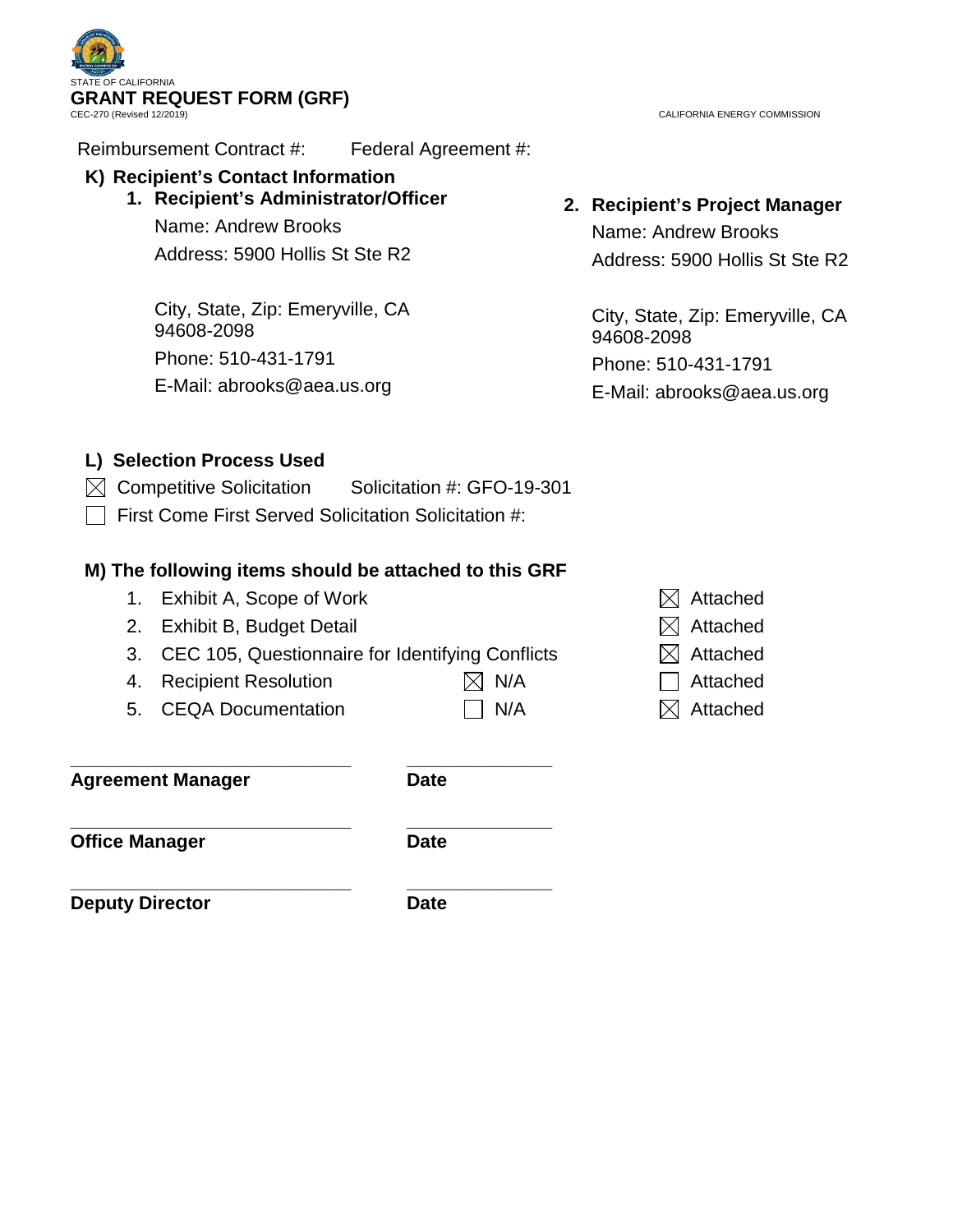### **I. TASK ACRONYM/TERM LISTS**

#### **A. Task List**

| Task # | CPR <sup>1</sup> | <b>Task Name</b>                                    |
|--------|------------------|-----------------------------------------------------|
|        |                  | <b>General Project Tasks</b>                        |
| ⌒      | X                | Market Research and Conceptual Design               |
| 3      | X                | Prototype and Product Literature Development        |
|        | Χ                | Testing and Prototype Field Demonstration           |
| 5      |                  | Field Trial Evaluation Measurement and Verification |
| 6      |                  | <b>Evaluation of Project Benefits</b>               |
|        |                  | Technology/Knowledge Transfer Activities            |
|        |                  | <b>Production Readiness Plan</b>                    |

### **B. Acronym/Term List**

| <b>Acronym/Term</b> | <b>Meaning</b>                             |
|---------------------|--------------------------------------------|
| <b>CAM</b>          | <b>Commission Agreement Manager</b>        |
| CAO                 | Commission Agreement Officer               |
| <b>CPR</b>          | <b>Critical Project Review</b>             |
| <b>DHW</b>          | <b>Domestic Hot Water</b>                  |
| <b>GWP</b>          | <b>Global Warming Potential</b>            |
| <b>HVAC</b>         | Heating, Ventilation, and Air Conditioning |
| <b>LBNL</b>         | Lawrence Berkeley National Laboratory      |
| R290                | Propane                                    |
| <b>TRL</b>          | <b>Technology Readiness Level</b>          |
| <b>ZNC</b>          | Zero Net Carbon                            |

### **II. PURPOSE OF AGREEMENT, PROBLEM/SOLUTION STATEMENT, AND GOALS AND OBJECTIVES**

### **A. Purpose of Agreement**

The purpose of this Agreement is to develop a pre-fabricated central mechanical system module for retrofit applications. The mechanical module will include heating, ventilation and air conditioning (HVAC), domestic hot water, and real time energy use monitoring, control and feedback for multifamily buildings. The compact, lightweight, pre-fabricated package will be designed to be mass produced offsite and installed quickly.

<span id="page-3-0"></span> $1$  Please see subtask 1.3 in Part III of the Scope of Work (General Project Tasks) for a description of Critical Project Review (CPR) Meetings.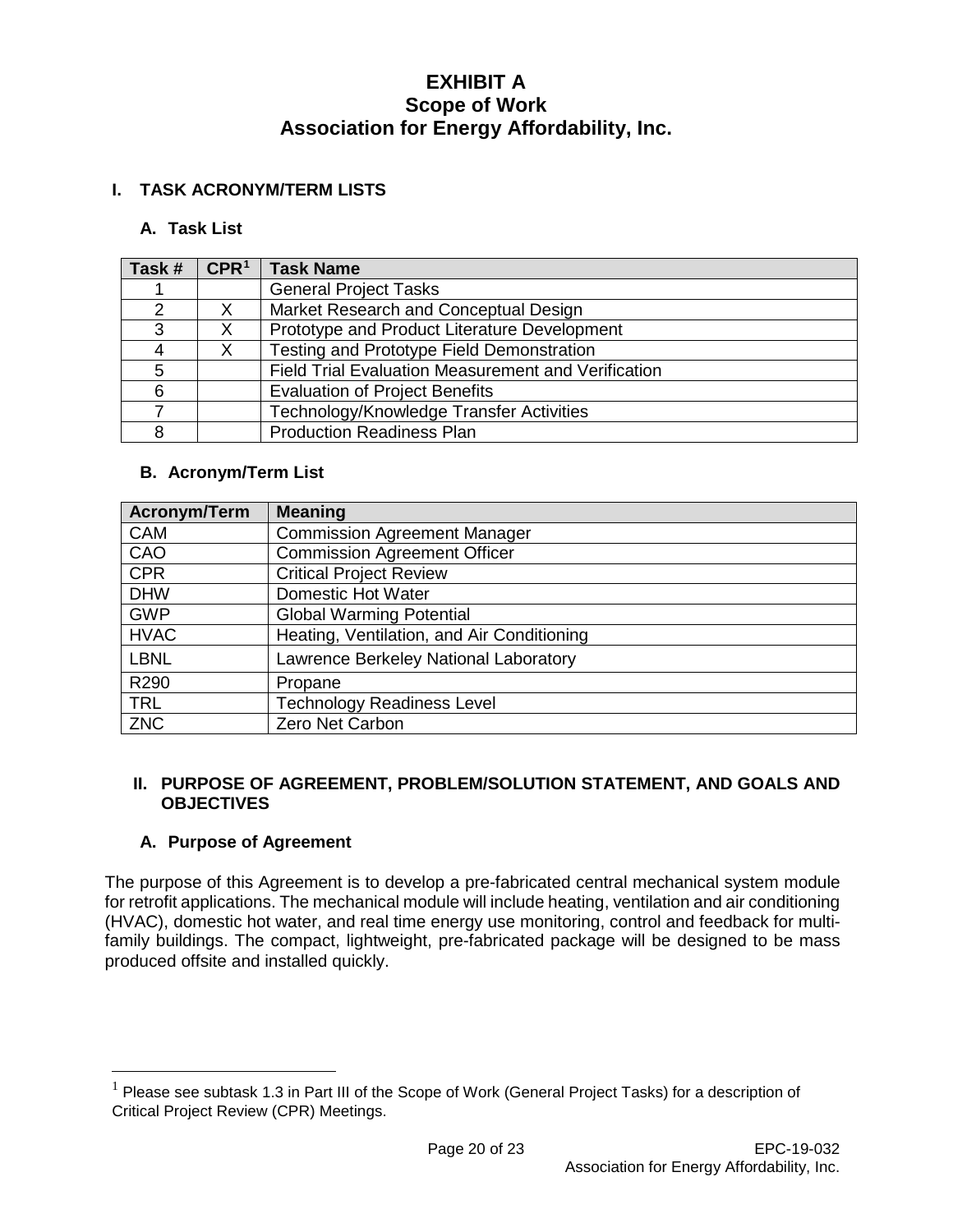### **B. Problem/ Solution Statement**

### **Problem**

The decarbonization of California's building sector has fostered the need for emerging technologies. There have been a number of barriers to implementation of deep carbon retrofits in California's multifamily building sector. In a traditional heating, ventilation, and air conditioning (HVAC) retrofit with decentralized components, the system components do not readily communicate and interconnect. In addition to the poor retrofit options, current market conditions, supply chain inefficiencies, and a lack of necessary technological solutions, make deep carbon retrofits both time intensive and costly.

Significant advances in the standardization and industrialization of the retrofit market are needed to scale the market and reduce the cost for ZNC (zero net carbon) retrofits. The European retrofit markets have successfully created modular packages that combine mechanical systems into a single or mechanical module. These single units can be implemented cost effectively because they are compact, lightweight, and combine multiple systems into a single integrated package. The units can be quickly and unobtrusively installed and integrated into an existing building. These modules, however, are not available in the US or designed for California's buildings and climate, nor do they use low Global Warming Potential (GWP) refrigerants.

### **Solution**

The main areas of advantage beyond current state-of-the-art for the proposed mechanical module prototype include:

- 1. The centralization of HVAC components are more cost effective, result in faster installation time and are less disruptive to building occupants;
- 2. Systems are fully built in a factory ensuring minimal reliance on job-site work;
- 3. Components can be interconnected to significantly increase overall efficiency (e.g. heat recovery from cooling utilized for domestic hot water (DHW); central controls platform that can optimize across systems);
- 4. Standardization of the enclosure, connections, and assembly process to further reduce cost.

To address this critical gap in the US market, the Recipient will develop a low-GWP mechanical module prototype, optimized for the most common multifamily building typology in California. The Recipient will deploy the prototype in multifamily buildings in California. The field tests will serve as a proof of concept to American manufacturers, potential fabricators, and technology startups for in the retrofit industry. This project will also signal to overseas mechanical module manufacturers that there is a need for their products in the US market and demonstrate what is needed for California climates.

### **C. Goals and Objectives of the Agreement**

### **Agreement Goals**

The goal of this Agreement is to design, fabricate, and deploy a prototype mechanical module engineered to best serve California's climates and existing low-rise multifamily buildings. This module will: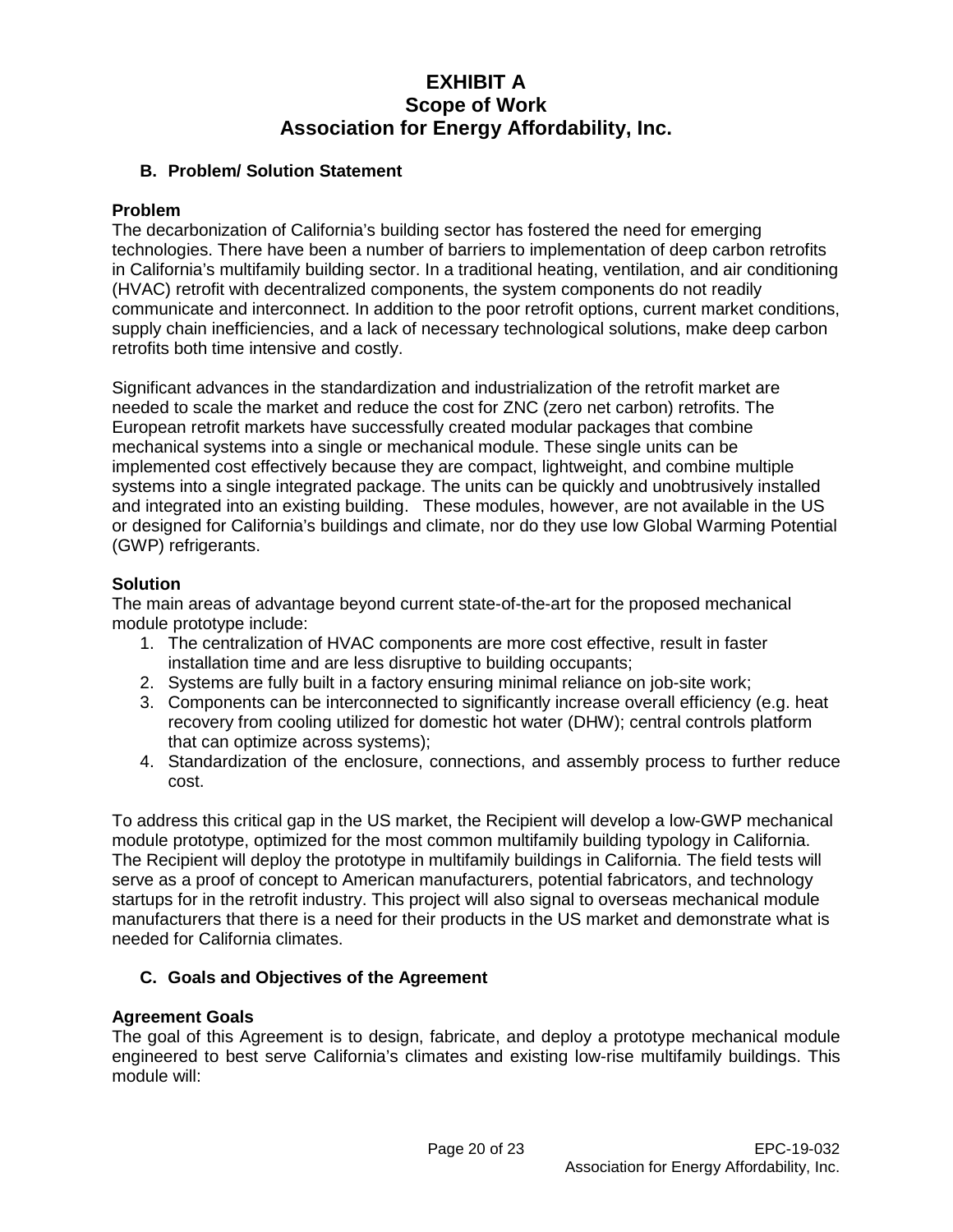- Develop a mechanical module and move the Technology Readiness Level (TRL) from 4 to 7 by the end of the Agreement.
- Demonstrate to manufacturers that there is a market for mechanical modules using a refrigerant under 750 GWP for multifamily retrofits.
- Provide recommendations to optimize existing products, or products in development, for **California**
- Guide product development to align with California's greenhouse gas reduction goals (e.g. use of low GWP refrigerant)
- Achieve or exceed the performance metrics identified in Table 1.

|                                                       | <b>Baseline</b>                              |                       |                                                                                                                                                                                                                                                                                                                                                                                                                                    |                               |
|-------------------------------------------------------|----------------------------------------------|-----------------------|------------------------------------------------------------------------------------------------------------------------------------------------------------------------------------------------------------------------------------------------------------------------------------------------------------------------------------------------------------------------------------------------------------------------------------|-------------------------------|
| Performance<br><b>Metric</b>                          | Performance <sup>2</sup>                     | Target<br>Performance | Evaluation<br>Method <sup>3</sup>                                                                                                                                                                                                                                                                                                                                                                                                  | <b>Metric</b><br>Significance |
| Heating<br>Seasonal<br>Performance<br>Factor (HSPF)   | 8.2                                          | 9.6                   | HSPF test, in space heating<br>mode only (no fan ventilation,<br>no domestic hot water load)                                                                                                                                                                                                                                                                                                                                       | high                          |
| Seasonal Energy<br><b>Efficiency Rating</b><br>(SEER) | 14.0                                         | 18                    | Test 1: SEER test, in space<br>cooling mode only (no fan<br>ventilation, no domestic hot<br>water load)<br>Test 2: Combine SEER cooling<br>and Uniform Energy Factor<br>(UEF) hot water tests to see<br>improvement from cooling<br>refrigerant heat transfer to hot<br>water<br>Test 3: SEER cooling test<br>including ventilation system in<br>operation for Heat Recovery<br>Ventilator (HRV) ventilation<br>economizer cooling | high                          |
| Uniform Energy<br>Factor (UEF)                        | NEEA Tier 3 (2.6)<br>CCF/UEFnc) <sup>4</sup> | 3.6 UEF               | Test 1: UEF test, in water<br>heating mode only (no fan<br>ventilation, no space heating or<br>cooling load)                                                                                                                                                                                                                                                                                                                       | high                          |

### Table 1- Performance Metrics

<span id="page-5-0"></span> $2$  The Clivet ELFOPack (CPAR-XIN 5) can be considered a baseline technology, but because it is not currently in the US market and its European tested performance values are different from the US test methods for HSPF, SEER, UEF, and FHR, then Title 20 and code minimum baseline assumptions are used for this table.

<span id="page-5-1"></span><sup>&</sup>lt;sup>3</sup> While all of the tests indicated above can be performed in LBNL's HVAC chambers, the Project Team may decide to limit the number or type of tests to only those deemed most informative and critical to the project's success. For example, following the federal test procedures for validating SEER and HSPF values may require 2-3 weeks of testing. While those tests are critical for product certification and commercialization, they may not be necessary at this early stage of product development, and shorter term testing will still yield valuable insights into system performance efficiency.

<span id="page-5-2"></span><sup>4</sup> UEFnc is the Northern California Uniform Energy Factor, which now is referred to as the Cool Climate Efficiency (CCE) as defined by the NEEA published Specification for Residential Water Heaters Advanced Water Heating Specification (formerly known as the Northern Climate Specification).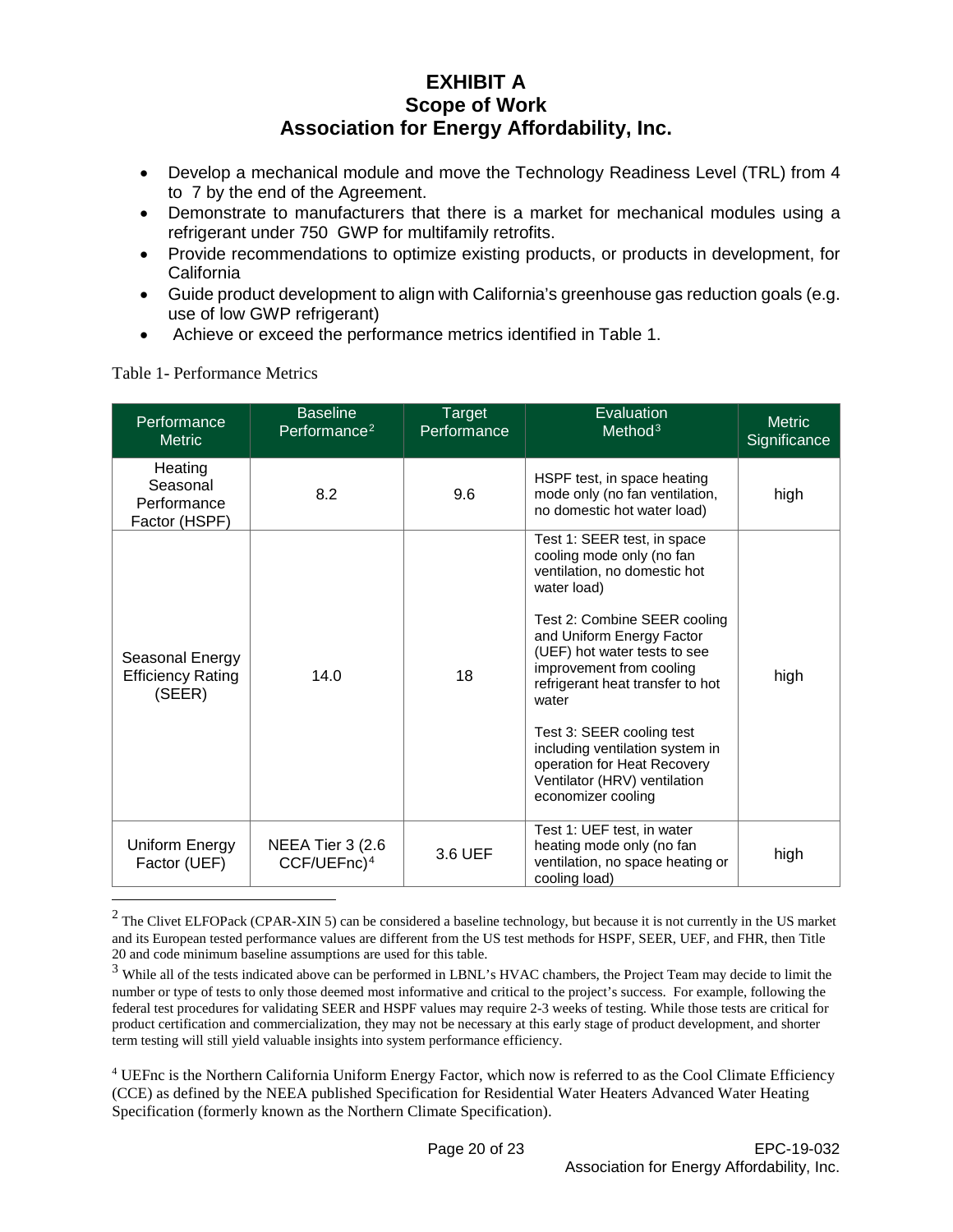| Performance<br><b>Metric</b>      | <b>Baseline</b><br>Performance <sup>2</sup>                           | <b>Target</b><br>Performance      | Evaluation<br>Method <sup>3</sup>                                                                                                                                                                                                                                                                                                                                                        | <b>Metric</b><br>Significance |
|-----------------------------------|-----------------------------------------------------------------------|-----------------------------------|------------------------------------------------------------------------------------------------------------------------------------------------------------------------------------------------------------------------------------------------------------------------------------------------------------------------------------------------------------------------------------------|-------------------------------|
|                                   |                                                                       |                                   | Test 2: SEER cooling and hot<br>water UEF tests to see<br>improvement from cooling<br>refrigerant heat transfer to hot<br>water<br>Test 3: UEF test and HSPF<br>test to see water heater<br>efficiency during simultaneous<br>space heating demand.                                                                                                                                      |                               |
| <b>First Hour Rating</b><br>(FHR) | 54                                                                    | 55                                | Test 1: FHR test, in water<br>heating mode only (no fan<br>ventilation, no space heating or<br>cooling load)<br>Test 2: Combine SEER cooling<br>and hot water FHR tests to see<br>improvement from cooling<br>refrigerant heat transfer to hot<br>water<br>Test 3: FHR test and HSPF<br>test to see water heater first<br>hour capacity during<br>simultaneous space heating<br>demands. | medium                        |
| Cost                              | \$37,000 (installed<br>cost estimate for<br>individual<br>components) | \$22,200 (40%)<br>cost reduction) | Cost reductions based on<br>scaled demand, factory based<br>fabrication, and product<br>integration with panelized<br>envelope components.                                                                                                                                                                                                                                               | medium                        |

### Ratepayer Benefits:<sup>[5](#page-6-0)</sup>

.

The Agreement will result in the ratepayer benefits of greater electricity reliability, lower costs, and increased safety. The electrification of space and water heating in multifamily buildings represent an opportunity for grid flexibility through thermal load shifting. During off peak times, the mechanical module can be programmed to heat, chill and store water, even when there is little demand in the unit. Off peak water "charging" not only reduces costs for a tenant, but also provides increased electricity reliability by putting less strain on the grid at peak times. Additionally, the interconnection of the combined mechanical systems (e.g. heat recovery from cooling utilized for DHW; central controls platform that can optimize across systems) will increase the overall efficiency to further reduce the tenant's utility bills.

<span id="page-6-0"></span> $5$  California Public Resources Code, Section 25711.5(a) requires projects funded by the Electric Program Investment Charge (EPIC) to result in ratepayer benefits. The California Public Utilities Commission, which established the EPIC in 2011, defines ratepayer benefits as greater reliability, lower costs, and increased safety (See CPUC "Phase 2" Decision 12-05-037 at page 19, May 24, 2012, [http://docs.cpuc.ca.gov/PublishedDocs/WORD\\_PDF/FINAL\\_DECISION/167664.PDF\)](about:blank).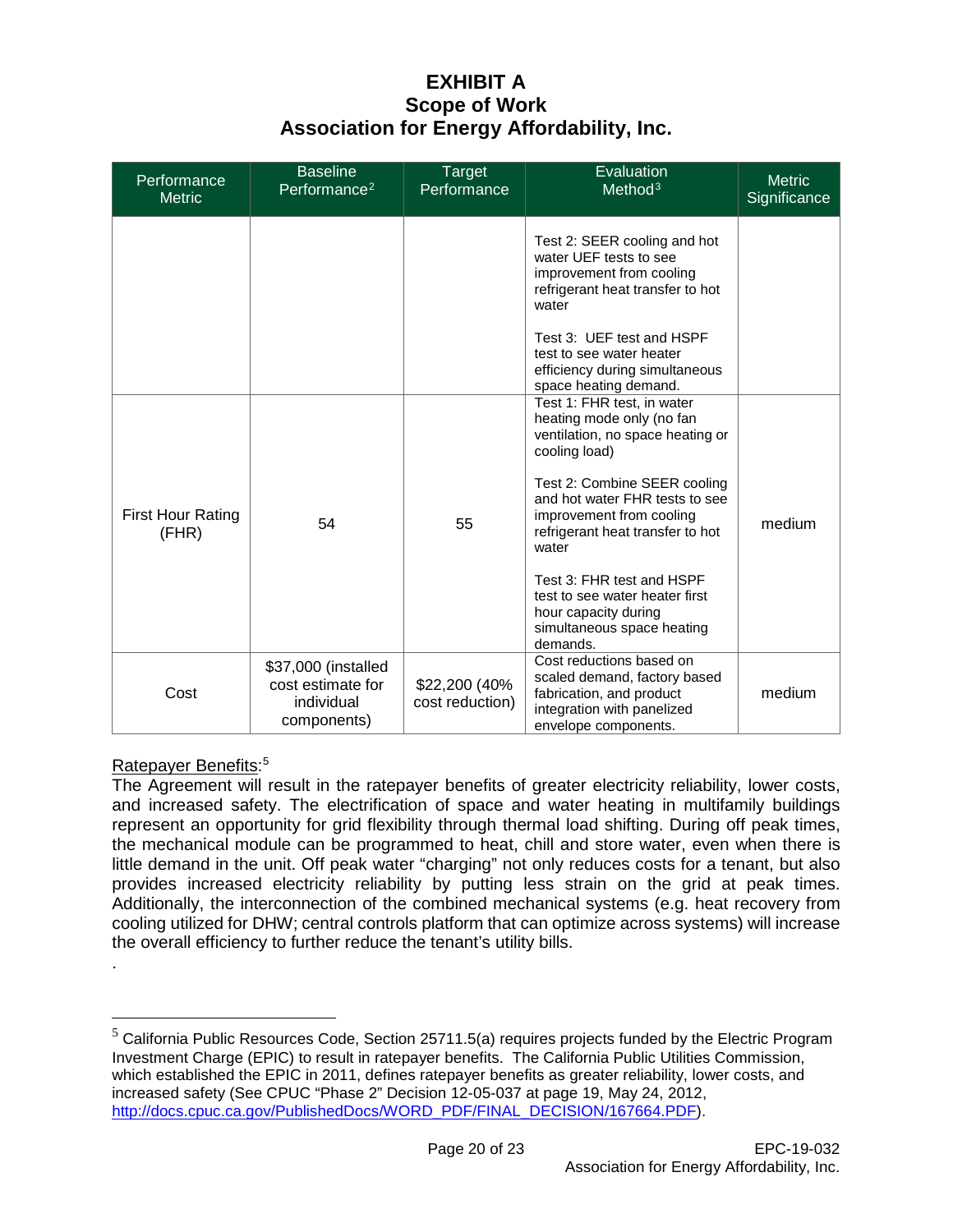### Technological Advancement and Breakthroughs: [6](#page-7-0)

This Agreement will lead to technological advancement and breakthroughs to overcome barriers to achieve the State of California's statutory energy goals. The mechanical module prototype will be optimized for California's unique climates and buildings. The prototype will highlight the need for rapid deployment of deep retrofits in the US, demonstrate potential for energy and GHG reductions, and provide lessons learned on the design and development of future iterations.

### **Agreement Objectives**

The objectives of this Agreement are to:

- Design and develop a mechanical module prototype for retrofits in multifamily buildings.
- Fabricate a mechanical module prototype for testing and optimization at a minimum of two multifamily buildings.
- Develop instructions or a low/no-cost licensing approach to enable manufacturers and/or fabricators to produce similar products at scale.

## **TASK 1 GENERAL PROJECT TASKS**

### **PRODUCTS**

### **Subtask 1.1 Products**

The goal of this subtask is to establish the requirements for submitting project products (e.g., reports, summaries, plans, and presentation materials). Unless otherwise specified by the Commission Agreement Manager (CAM), the Recipient must deliver products as required below by the dates listed in the **Project Schedule (Part V).** Products that require a draft version are indicated by marking **"(draft and final)"** after the product name in the "Products" section of the task/subtask. If "(draft and final)" does not appear after the product name, only a final version of the product is required. With respect to due dates within this Scope of Work, **"days"** means working days.

### **The Recipient shall:**

For products that require a draft version, including the Final Report Outline and Final Report

- Submit all draft products to the CAM for review and comment in accordance with the Project Schedule (Part V). The CAM will provide written comments to the Recipient on the draft product within 15 days of receipt, unless otherwise specified in the task/subtask for which the product is required.
- Consider incorporating all CAM comments into the final product. If the Recipient disagrees with any comment, provide a written response explaining why the comment was not incorporated into the final product.
- Submit the revised product and responses to comments within 10 days of notice by the CAM, unless the CAM specifies a longer time period, or approves a request for additional time.

<span id="page-7-0"></span> $6$  California Public Resources Code, Section 25711.5(a) also requires EPIC-funded projects to lead to technological advancement and breakthroughs to overcome barriers that prevent the achievement of the state's statutory and energy goals.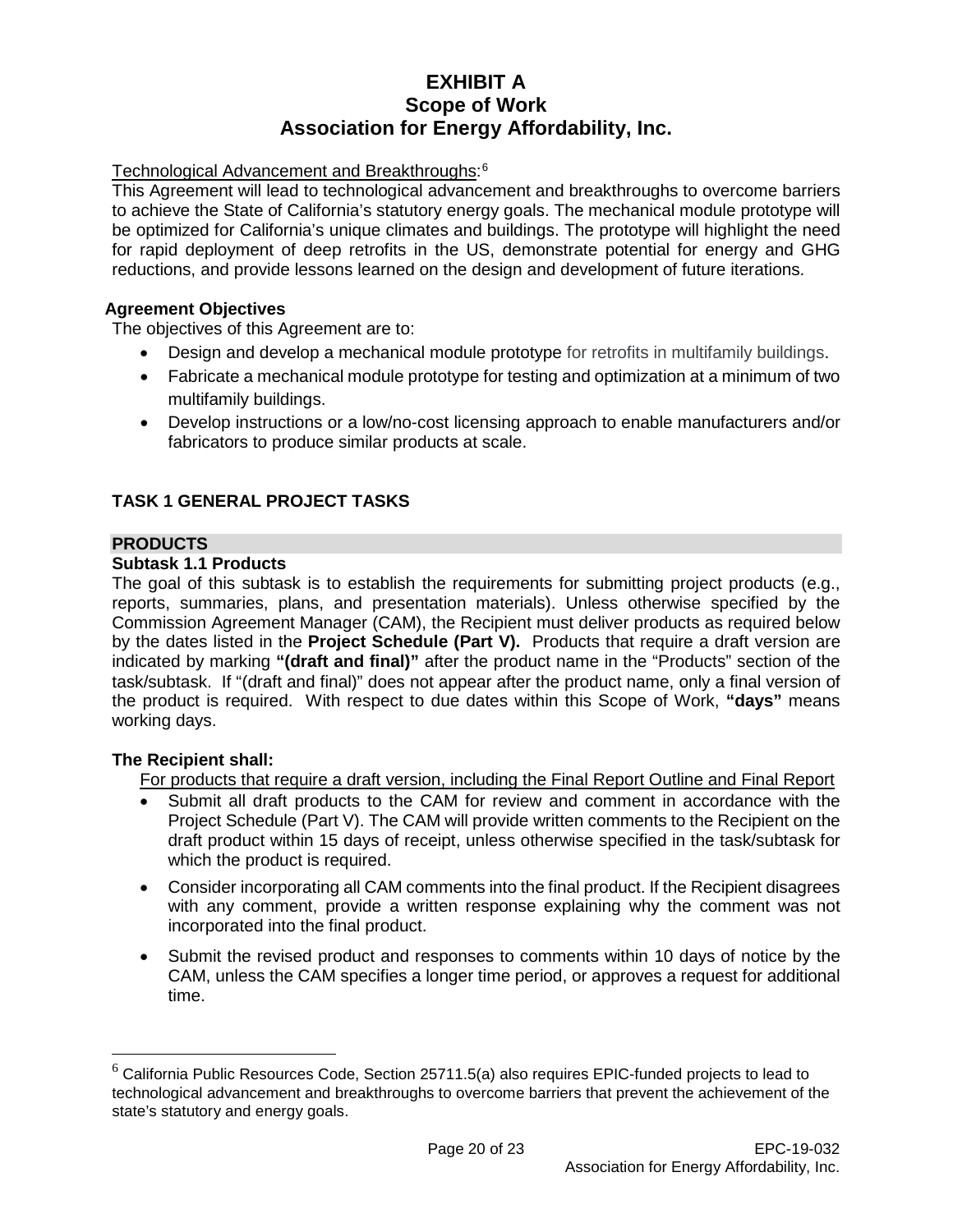For products that require a final version only

• Submit the product to the CAM for acceptance. The CAM may request minor revisions or explanations prior to acceptance.

#### For all products

• Submit all data and documents required as products in accordance with the following Instructions for Submitting Electronic Files and Developing Software:

### o **Electronic File Format**

Submit all data and documents required as products under this Agreement in an electronic file format that is fully editable and compatible with the Energy Commission's software and Microsoft (MS)-operating computing platforms, or with any other format approved by the CAM. Deliver an electronic copy of the full text of any Agreement data and documents in a format specified by the CAM, such as memory stick or CD-ROM.

The following describes the accepted formats for electronic data and documents provided to the Energy Commission as products under this Agreement, and establishes the software versions that will be required to review and approve all software products:

- Data sets will be in MS Access or MS Excel file format (version 2007 or later), or any other format approved by the CAM.
- Text documents will be in MS Word file format, version 2007 or later.
- Documents intended for public distribution will be in PDF file format.
- The Recipient must also provide the native Microsoft file format.
- Project management documents will be in Microsoft Project file format, version 2007 or later.

### o **Software Application Development**

Use the following standard Application Architecture components in compatible versions for any software application development required by this Agreement (e.g., databases, models, modeling tools), unless the CAM approves other software applications such as open source programs:

- Microsoft ASP.NET framework (version 3.5 and up). Recommend 4.0.
- Microsoft Internet Information Services (IIS), (version 6 and up) Recommend 7.5.
- Visual Studio.NET (version 2008 and up). Recommend 2010.
- C# Programming Language with Presentation (UI), Business Object and Data Layers.
- SQL (Structured Query Language).
- Microsoft SQL Server 2008, Stored Procedures. Recommend 2008 R2.
- Microsoft SQL Reporting Services. Recommend 2008 R2.
- XML (external interfaces).

Any exceptions to the Electronic File Format requirements above must be approved in writing by the CAM. The CAM will consult with the Energy Commission's Information Technology Services Branch to determine whether the exceptions are allowable.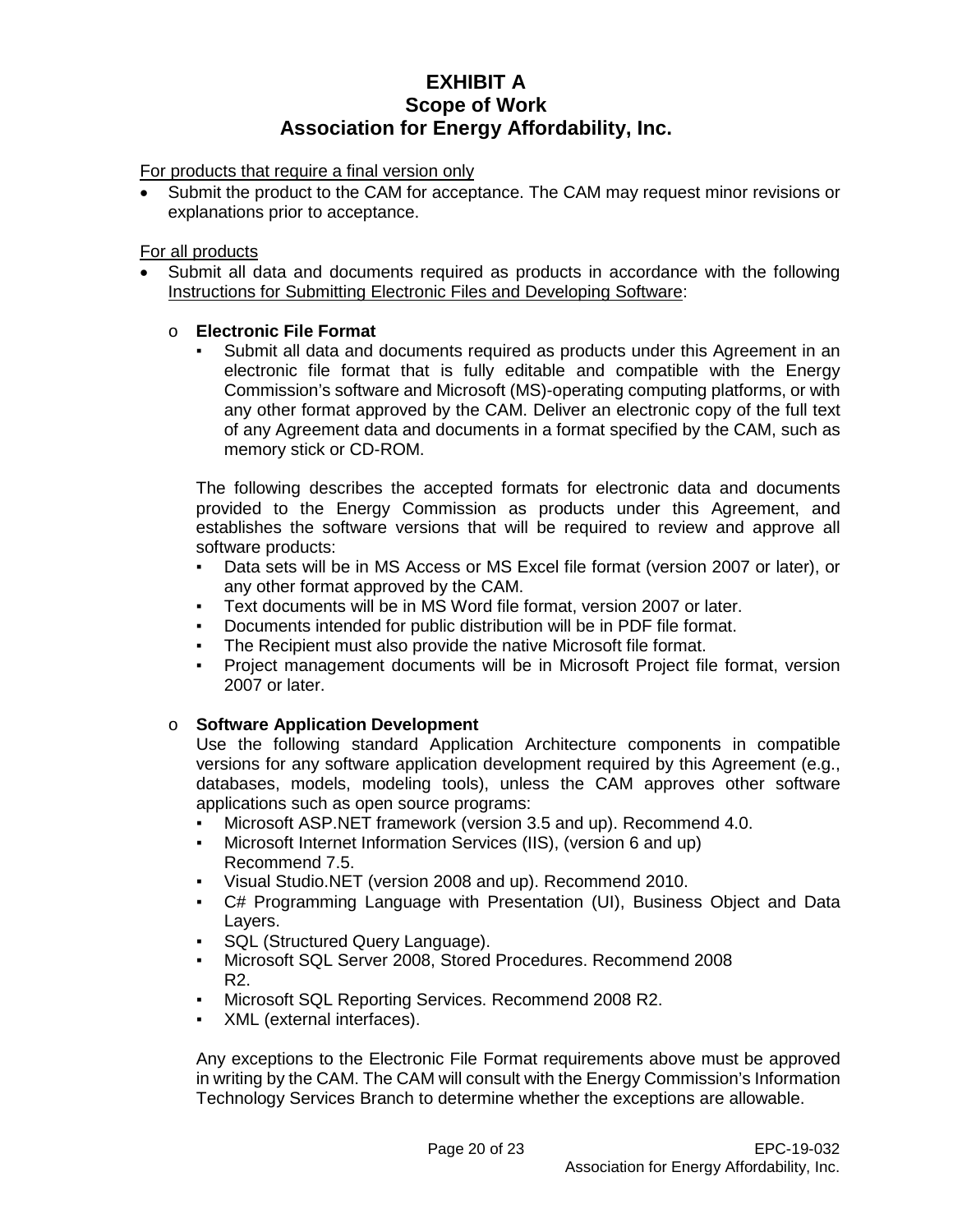#### *MEETINGS*

#### **Subtask 1.2 Kick-off Meeting**

The goal of this subtask is to establish the lines of communication and procedures for implementing this Agreement.

#### **The Recipient shall:**

• Attend a "Kick-off" meeting with the CAM, the Commission Agreement Officer (CAO), and any other Energy Commission staff relevant to the Agreement. The Recipient will bring its Project Manager and any other individuals designated by the CAM to this meeting. The administrative and technical aspects of the Agreement will be discussed at the meeting. Prior to the meeting, the CAM will provide an agenda to all potential meeting participants. The meeting may take place in person or by electronic conferencing (e.g., WebEx), with approval of the CAM.

The administrative portion of the meeting will include discussion of the following:

- o Terms and conditions of the Agreement;
- o Administrative products (subtask 1.1);
- o CPR meetings (subtask 1.3);
- o Match fund documentation (subtask 1.7);
- o Permit documentation (subtask 1.8);
- o Subcontracts (subtask 1.9); and
- o Any other relevant topics.

The technical portion of the meeting will include discussion of the following:

- o The CAM's expectations for accomplishing tasks described in the Scope of Work;
- o An updated Project Schedule;
- o Technical products (subtask 1.1);
- o Progress reports and invoices (subtask 1.5);
- o Final Report (subtask 1.6);
- o Technical Advisory Committee meetings (subtasks 1.10 and 1.11); and
- o Any other relevant topics.
- Provide an *Updated Project Schedule, List of Match Funds,* and *List of Permits*, as needed to reflect any changes in the documents.

#### **The CAM shall:**

- Designate the date and location of the meeting.
- Send the Recipient a *Kick-off Meeting Agenda*.

#### **Recipient Products:**

- Updated Project Schedule *(if applicable)*
- Updated List of Match Funds *(if applicable)*
- Updated List of Permits *(if applicable)*

#### **CAM Product:**

• Kick-off Meeting Agenda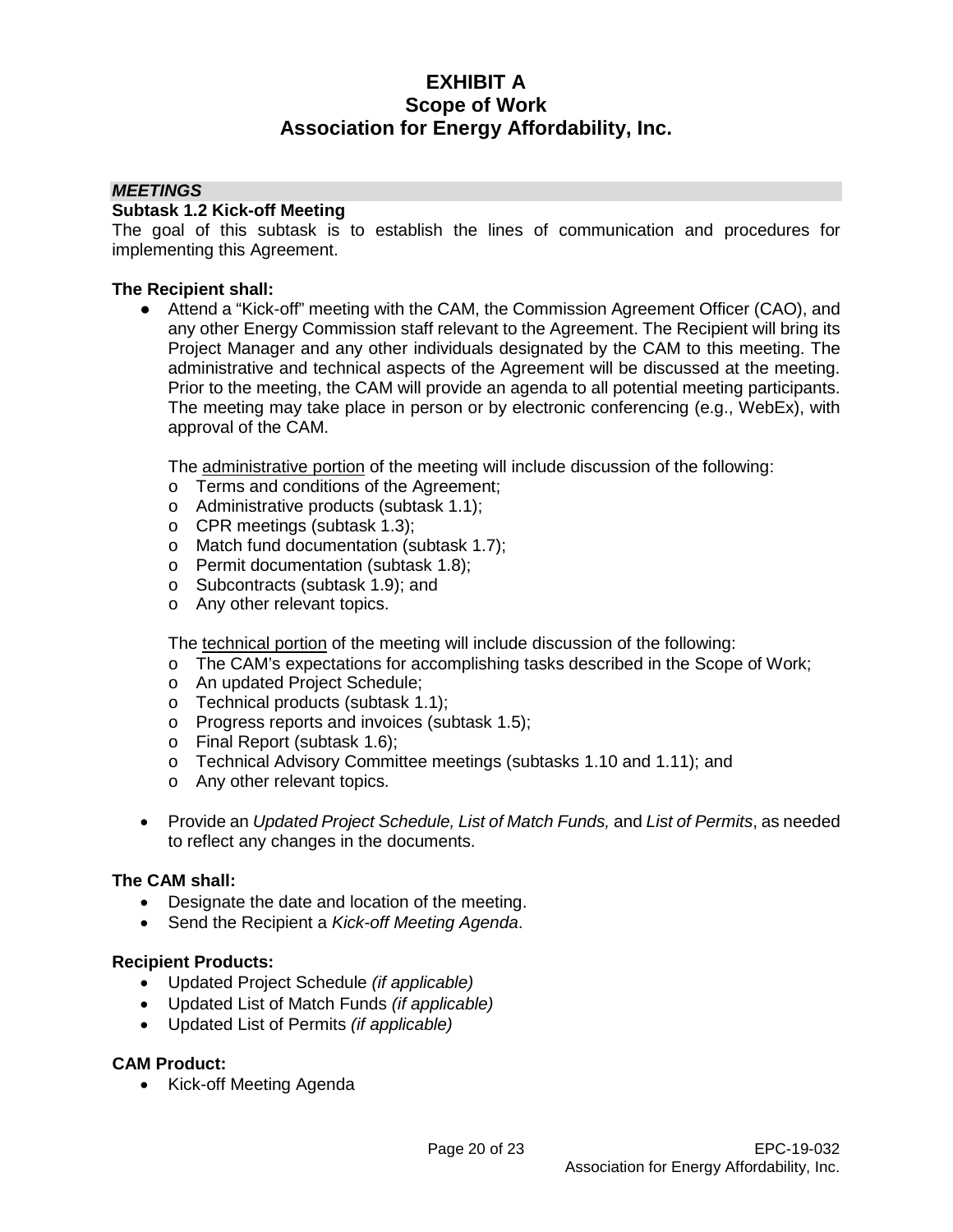### **Subtask 1.3 Critical Project Review (CPR) Meetings**

The goal of this subtask is to determine if the project should continue to receive Energy Commission funding, and if so whether any modifications must be made to the tasks, products, schedule, or budget. CPR meetings provide the opportunity for frank discussions between the Energy Commission and the Recipient. As determined by the CAM, discussions may include project status, challenges, successes, advisory group findings and recommendations, final report preparation, and progress on technical transfer and production readiness activities (if applicable). Participants will include the CAM and the Recipient, and may include the CAO and any other individuals selected by the CAM to provide support to the Energy Commission.

CPR meetings generally take place at key, predetermined points in the Agreement, as determined by the CAM and as shown in the Task List on page 1 of this Exhibit. However, the CAM may schedule additional CPR meetings as necessary. The budget will be reallocated to cover the additional costs borne by the Recipient, but the overall Agreement amount will not increase. CPR meetings generally take place at the Energy Commission, but they may take place at another location, or may be conducted via electronic conferencing (e.g., WebEx) as determined by the CAM.

### **The Recipient shall:**

- Prepare a *CPR Report* for each CPR meeting that: (1) discusses the progress of the Agreement toward achieving its goals and objectives; and (2) includes recommendations and conclusions regarding continued work on the project.
- Submit the CPR Report along with any other *Task Products* that correspond to the technical task for which the CPR meeting is required (i.e., if a CPR meeting is required for Task 2, submit the Task 2 products along with the CPR Report).
- Attend the CPR meeting.
- Present the CPR Report and any other required information at each CPR meeting.

### **The CAM shall:**

- Determine the location, date, and time of each CPR meeting with the Recipient's input.
- Send the Recipient a *CPR Agenda* and a *List of Expected CPR Participants* in advance of the CPR meeting. If applicable, the agenda will include a discussion of match funding and permits.
- Conduct and make a record of each CPR meeting. Provide the Recipient with a *Schedule for Providing a Progress Determination* on continuation of the project.
- Determine whether to continue the project, and if so whether modifications are needed to the tasks, schedule, products, or budget for the remainder of the Agreement. If the CAM concludes that satisfactory progress is not being made, this conclusion will be referred to the Deputy Director of the Energy Research and Development Division.
- Provide the Recipient with a *Progress Determination* on continuation of the project, in accordance with the schedule. The Progress Determination may include a requirement that the Recipient revise one or more products.

### **Recipient Products:**

• CPR Report(s)Task Products (draft and/or final as specified in the task)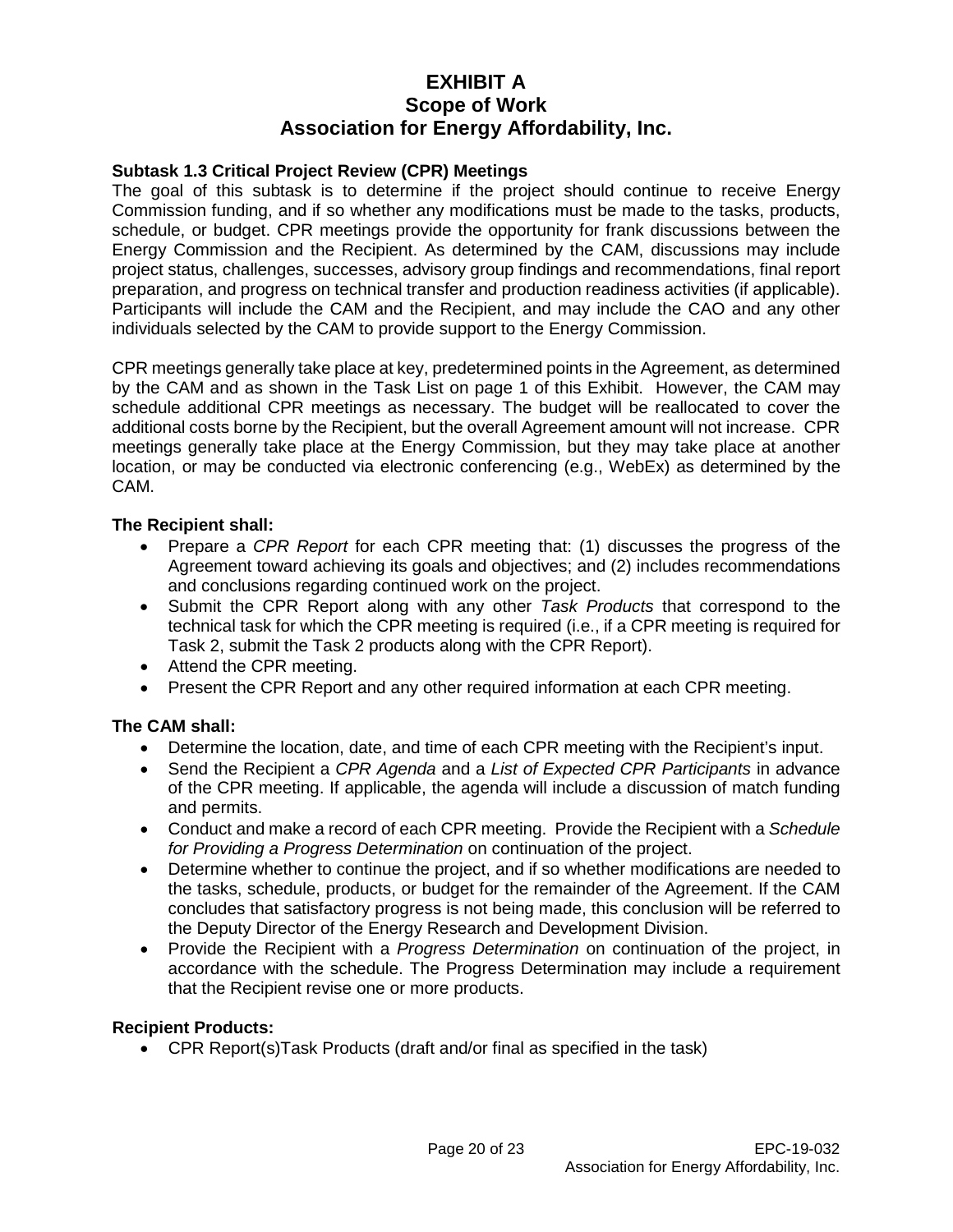### **CAM Products:**

- CPR Agenda
- List of Expected CPR Participants
- Schedule for Providing a Progress Determination
- Progress Determination

#### **Subtask 1.4 Final Meeting**

The goal of this subtask is to complete the closeout of this Agreement.

#### **The Recipient shall:**

• Meet with Energy Commission staff to present project findings, conclusions, and recommendations. The final meeting must be completed during the closeout of this Agreement. This meeting will be attended by the Recipient and CAM, at a minimum. The meeting may occur in person or by electronic conferencing (e.g., WebEx), with approval of the CAM.

The technical and administrative aspects of Agreement closeout will be discussed at the meeting, which may be divided into two separate meetings at the CAM's discretion.

- $\circ$  The technical portion of the meeting will involve the presentation of findings, conclusions, and recommended next steps (if any) for the Agreement. The CAM will determine the appropriate meeting participants.
- $\circ$  The administrative portion of the meeting will involve a discussion with the CAM and the CAO of the following Agreement closeout items:
	- Disposition of any state-owned equipment.
	- Need to file a Uniform Commercial Code Financing Statement (Form UCC-1) regarding the Energy Commission's interest in patented technology.
	- The Energy Commission's request for specific "generated" data (not already provided in Agreement products).
	- Need to document the Recipient's disclosure of "subject inventions" developed under the Agreement.
	- "Surviving" Agreement provisions such as repayment provisions and confidential products.
	- Final invoicing and release of retention.
- Prepare a *Final Meeting Agreement Summary* that documents any agreement made between the Recipient and Commission staff during the meeting.
- Prepare a *Schedule for Completing Agreement Closeout Activities*.
- Provide *All Draft and Final Written Products* on a CD-ROM or USB memory stick, organized by the tasks in the Agreement.

### **Products:**

- Final Meeting Agreement Summary *(if applicable)*
- Schedule for Completing Agreement Closeout Activities
- All Draft and Final Written Products

### *REPORTS AND INVOICES*

### **Subtask 1.5 Progress Reports and Invoices**

The goals of this subtask are to: (1) periodically verify that satisfactory and continued progress is made towards achieving the project objectives of this Agreement; and (2) ensure that invoices contain all required information and are submitted in the appropriate format.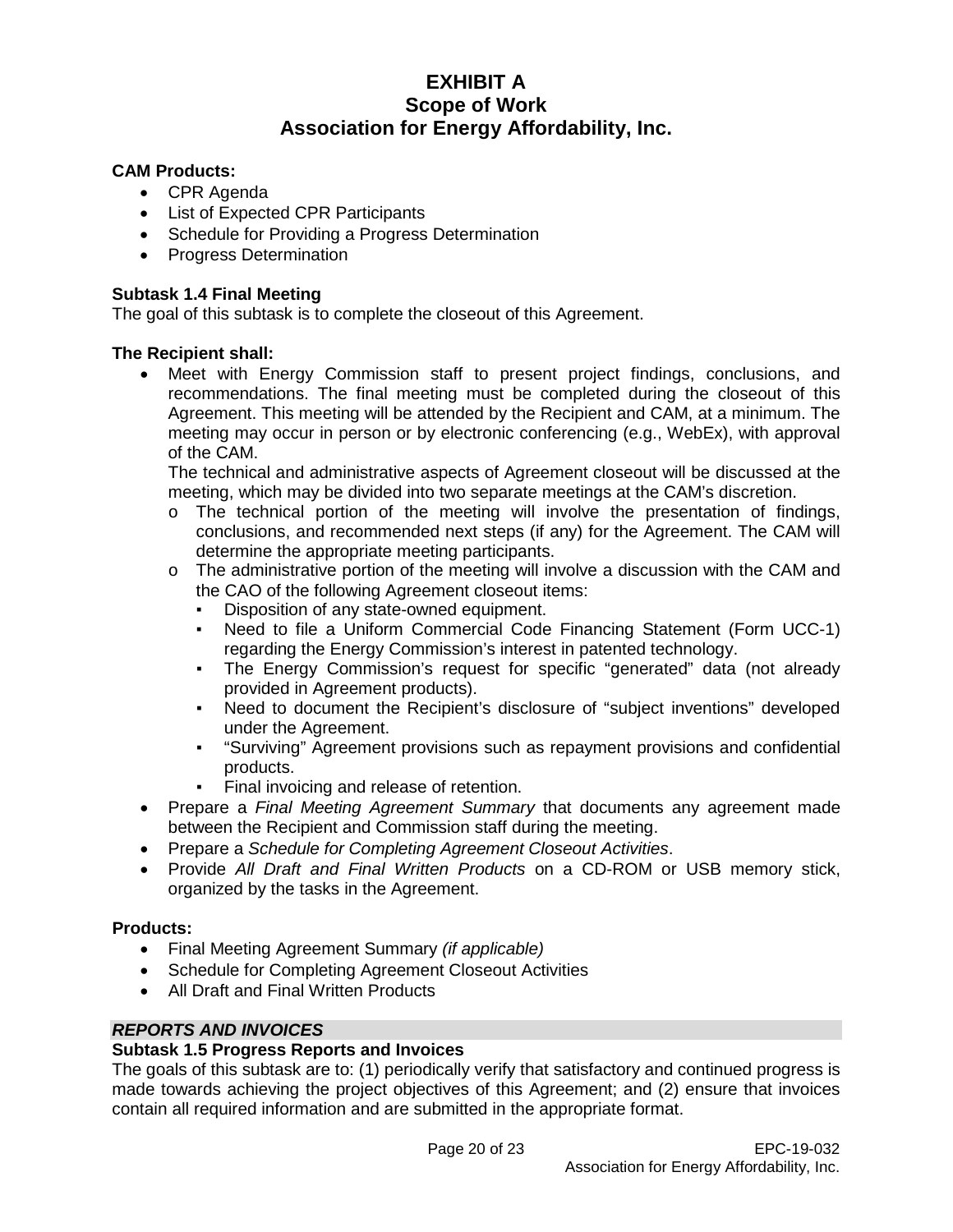### **The Recipient shall:**

- Submit a monthly *Progress Report* to the CAM. Each progress report must:
	- o Summarize progress made on all Agreement activities as specified in the scope of work for the preceding month, including accomplishments, problems, milestones, products, schedule, fiscal status, and an assessment of the ability to complete the Agreement within the current budget and any anticipated cost overruns. See the Progress Report Format Attachment for the recommended specifications.
- Submit a monthly or quarterly *Invoice* that follows the instructions in the "Payment of Funds" section of the terms and conditions, including a financial report on Match Fund and in-state expenditures.

### **Products:**

- Progress Reports
- **Invoices**

### **Subtask 1.6 Final Report**

The goal of this subtask is to prepare a comprehensive Final Report that describes the original purpose, approach, results, and conclusions of the work performed under this Agreement. The CAM will review the Final Report, which will be due at least **two months** before the Agreement end date. When creating the Final Report Outline and the Final Report, the Recipient must use the Style Manual provided by the CAM.

#### **Subtask 1.6.1 Final Report Outline**

### **The Recipient shall:**

• Prepare a *Final Report Outline* in accordance with the *Style Manual* provided by the CAM. *(See Task 1.1 for requirements for draft and final products.)*

### **Recipient Products:**

- Final Report Outline **CAM Product:**
- Style Manual
- Comments on Draft Final Report Outline
- Acceptance of Final Report Outline

### **Subtask 1.6.2 Final Report**

#### **The Recipient shall:**

- Prepare a *Final Report* for this Agreement in accordance with the approved Final Report Outline, Style Manual, and Final Report Template provided by the CAM with the following considerations:
	- $\circ$  Ensure that the report includes the following items, in the following order:
		- Cover page (**required**)
		- Credits page on the reverse side of cover with legal disclaimer (**required**)
		- Acknowledgements page (optional)
		- Preface (**required**)
		- Abstract, keywords, and citation page (**required**)
		- Table of Contents (**required**, followed by List of Figures and List of Tables, if needed)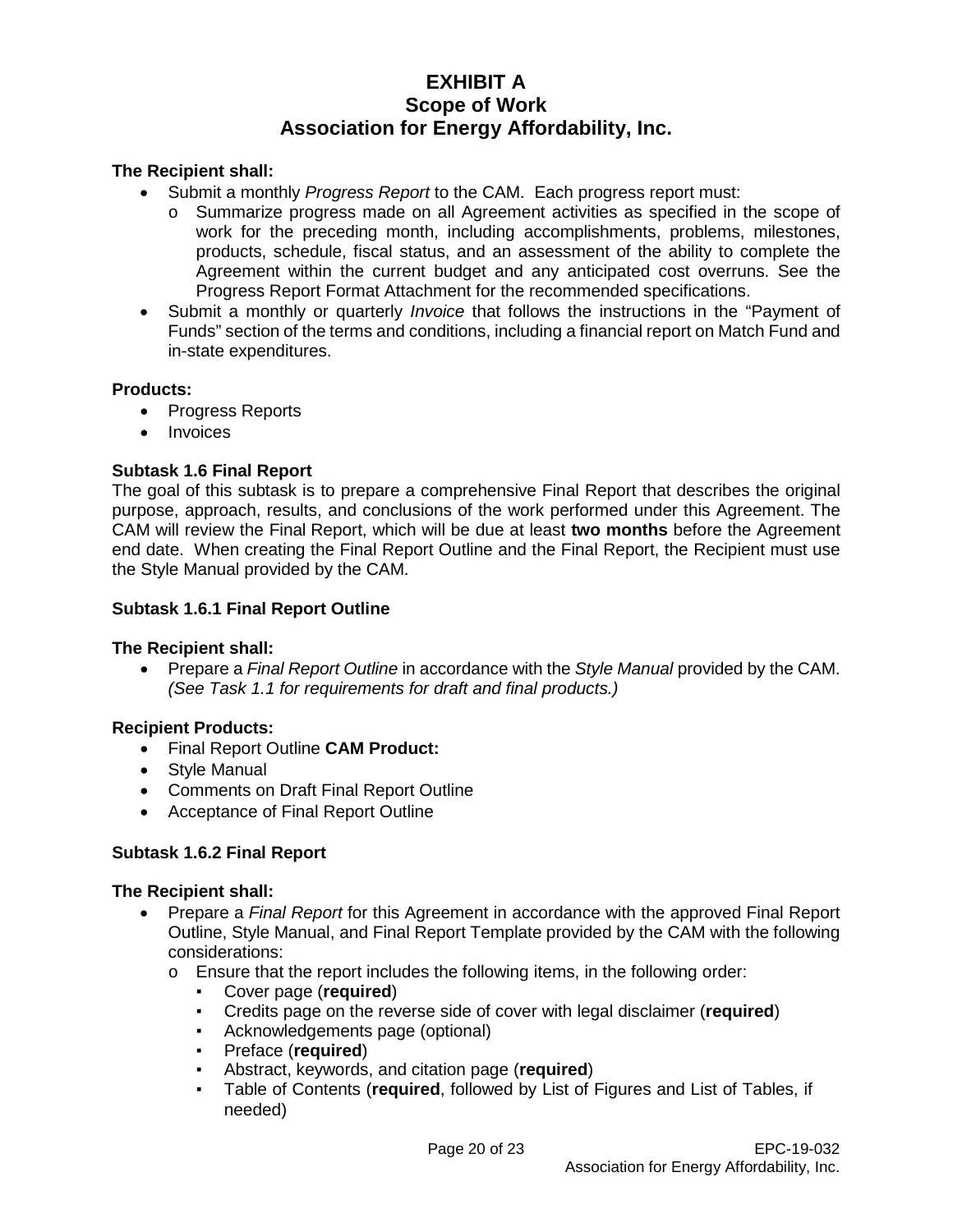- Executive summary (**required**)
- Body of the report (**required**)
- References (if applicable)
- Glossary/Acronyms (If more than 10 acronyms or abbreviations are used, it is required.)
- Bibliography (if applicable)
- Appendices (if applicable) (Create a separate volume if very large.)
- Attachments (if applicable)
- o Ensure that the document is written in the third person.
- o Ensure that the Executive Summary is understandable to the lay public.
	- Briefly summarize the completed work. Succinctly describe the project results and whether or not the project goals were accomplished.
	- Identify which specific ratepayers can benefit from the project results and how they can achieve the benefits.
	- If it's necessary to use a technical term in the Executive Summary, provide a brief definition or explanation when the technical term is first used.
- o Follow the Style Guide format requirements for headings, figures/tables, citations, and acronyms/abbreviations.
- o Ensure that the document omits subjective comments and opinions. However, recommendations in the conclusion of the report are allowed.
- o Include a brief description of the project results in the Abstract.
- Submit a draft of the report to the CAM for review and comment. The CAM will provide written comments to the Recipient on the draft product within 15 days of receipt
- Consider incorporating all CAM comments into the Final Report. If the Recipient disagrees with any comment, provide a written response explaining why the comment was not incorporated into the final product
- Submit the revised Final Report and responses to comments within 10 days of notice by the CAM, unless the CAM specifies a longer time period or approves a request for additional time.
- Submit one bound copy of the *Final Report* to the CAM along with *Written Responses to Comments on the Draft Final Report*.

### **Products**:

- Final Report (draft and final)
- Written Responses to Comments on the Draft Final Report

### **CAM Product:**

• Written Comments on the Draft Final Report

## *MATCH FUNDS, PERMITS, AND SUBCONTRACTS*

### **Subtask 1.7 Match Funds**

The goal of this subtask is to ensure that the Recipient obtains any match funds planned for this Agreement and applies them to the Agreement during the Agreement term.

While the costs to obtain and document match funds are not reimbursable under this Agreement, the Recipient may spend match funds for this task. The Recipient may only spend match funds during the Agreement term, either concurrently or prior to the use of Energy Commission funds.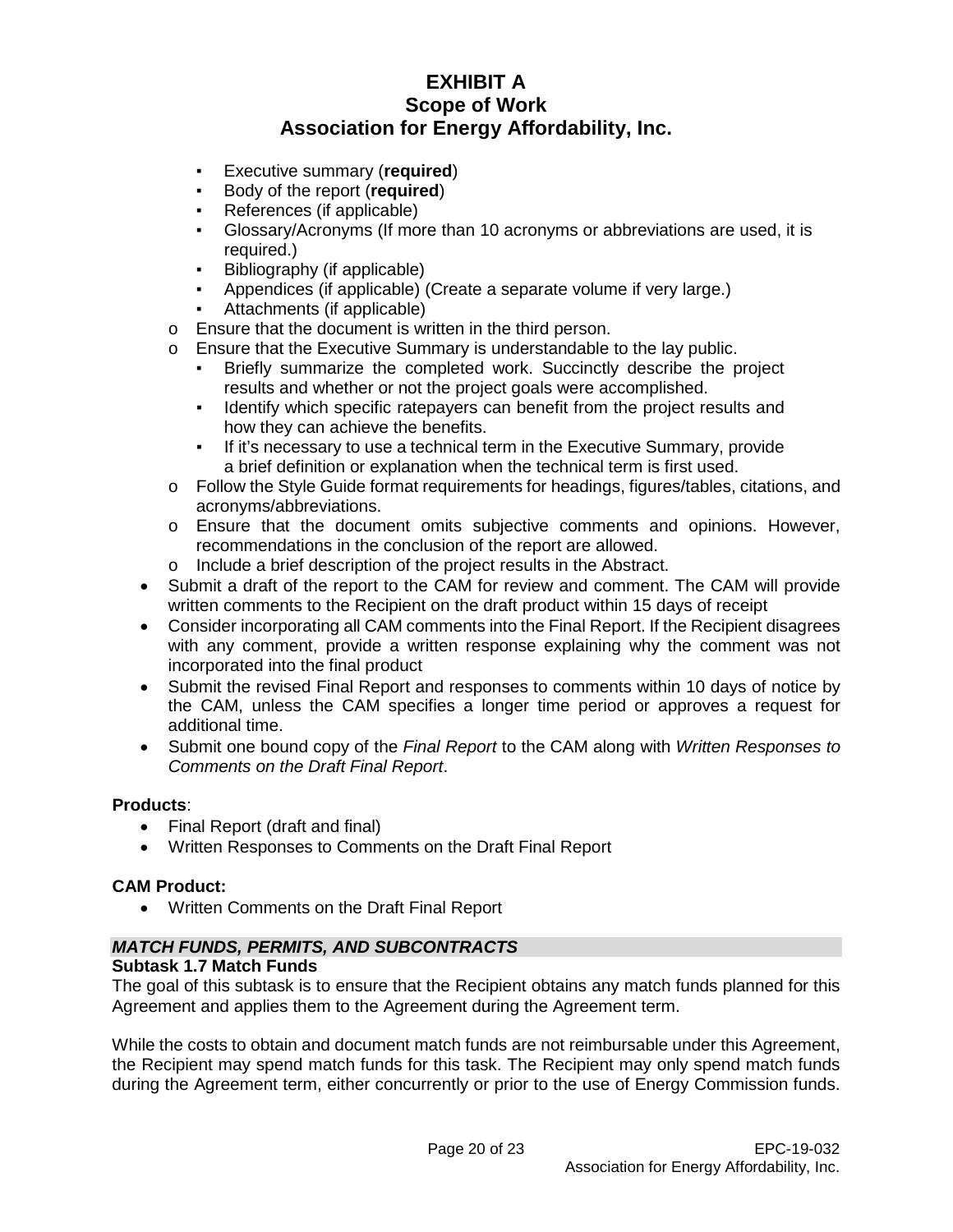Match funds must be identified in writing, and the Recipient must obtain any associated commitments before incurring any costs for which the Recipient will request reimbursement.

#### **The Recipient shall:**

• Prepare a *Match Funds Status Letter* that documents the match funds committed to this Agreement. If no match funds were part of the proposal that led to the Energy Commission awarding this Agreement and none have been identified at the time this Agreement starts, then state this in the letter.

If match funds were a part of the proposal that led to the Energy Commission awarding this Agreement, then provide in the letter:

- o A list of the match funds that identifies:
	- The amount of cash match funds, their source(s) (including a contact name, address, and telephone number), and the task(s) to which the match funds will be applied.
	- **•** The amount of each in-kind contribution, a description of the contribution type  $(e.g.,)$ property, services), the documented market or book value, the source (including a contact name, address, and telephone number), and the task(s) to which the match funds will be applied. If the in-kind contribution is equipment or other tangible or real property, the Recipient must identify its owner and provide a contact name, address, telephone number, and the address where the property is located.
	- If different from the solicitation application, provide a letter of commitment from an authorized representative of each source of match funding that the funds or contributions have been secured.
- At the Kick-off meeting, discuss match funds and the impact on the project if they are significantly reduced or not obtained as committed. If applicable, match funds will be included as a line item in the progress reports and will be a topic at CPR meetings.
- Provide a *Supplemental Match Funds Notification Letter* to the CAM of receipt of additional match funds.
- Provide a *Match Funds Reduction Notification Letter* to the CAM if existing match funds are reduced during the course of the Agreement. Reduction of match funds may trigger a CPR meeting.

### **Products:**

- Match Funds Status Letter
- Supplemental Match Funds Notification Letter *(if applicable)*
- Match Funds Reduction Notification Letter *(if applicable)*

#### **Subtask 1.8 Permits**

The goal of this subtask is to obtain all permits required for work completed under this Agreement in advance of the date they are needed to keep the Agreement schedule on track. Permit costs and the expenses associated with obtaining permits are not reimbursable under this Agreement, with the exception of costs incurred by University of California recipients. Permits must be identified and obtained before the Recipient may incur any costs related to the use of the permit(s) for which the Recipient will request reimbursement.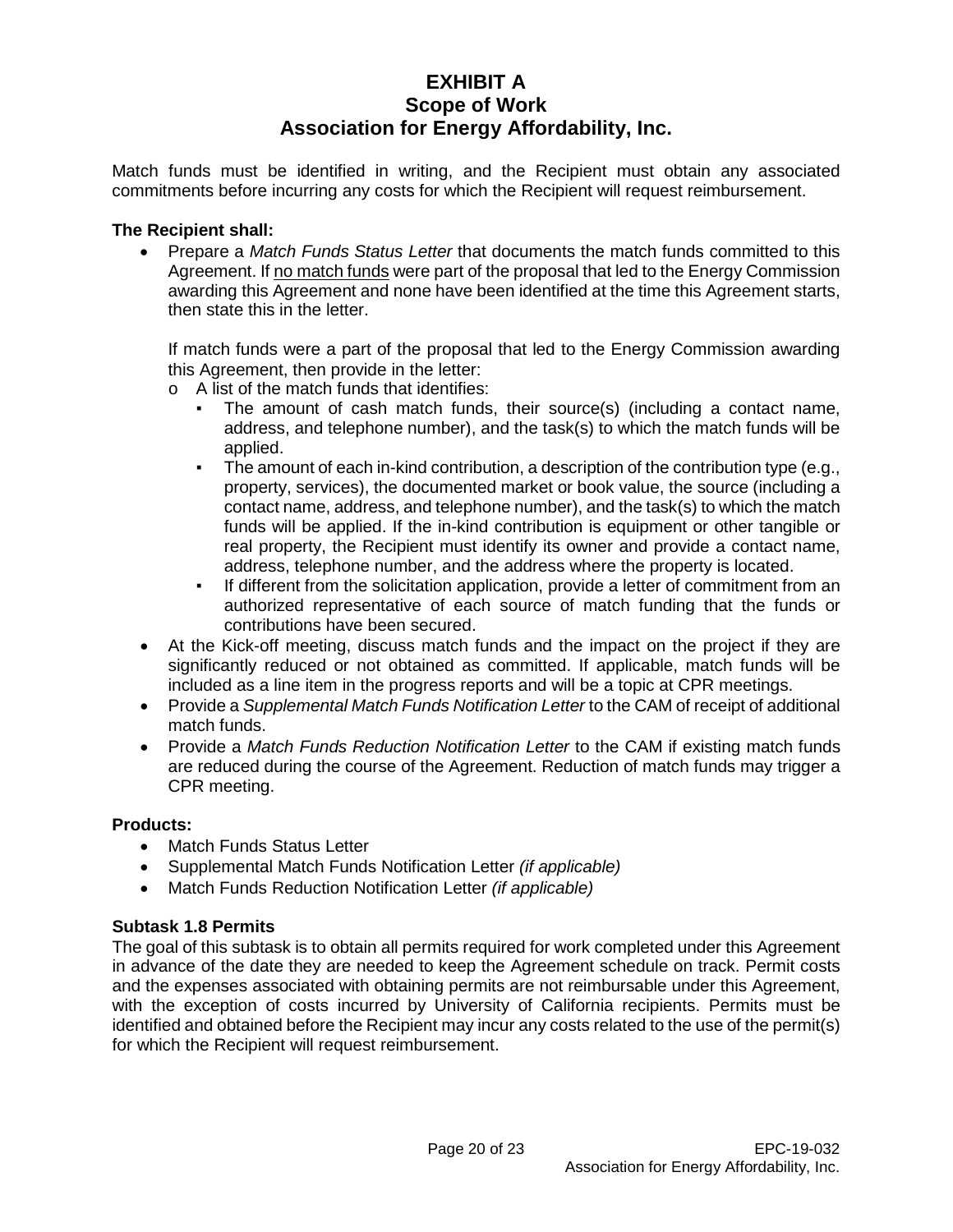### **The Recipient shall:**

- Prepare a *Permit Status Letter* that documents the permits required to conduct this Agreement. If no permits are required at the start of this Agreement, then state this in the letter. If permits will be required during the course of the Agreement, provide in the letter:
	- $\circ$  A list of the permits that identifies: (1) the type of permit; and (2) the name, address, and telephone number of the permitting jurisdictions or lead agencies.
	- $\circ$  The schedule the Recipient will follow in applying for and obtaining the permits.

The list of permits and the schedule for obtaining them will be discussed at the Kick-off meeting (subtask 1.2), and a timetable for submitting the updated list, schedule, and copies of the permits will be developed. The impact on the project if the permits are not obtained in a timely fashion or are denied will also be discussed. If applicable, permits will be included as a line item in progress reports and will be a topic at CPR meetings.

- If during the course of the Agreement additional permits become necessary, then provide the CAM with an *Updated List of Permits* (including the appropriate information on each permit) and an *Updated Schedule for Acquiring Permits*.
- Send the CAM a *Copy of Each Approved Permit*.
- If during the course of the Agreement permits are not obtained on time or are denied, notify the CAM within 5 days. Either of these events may trigger a CPR meeting.

### **Products:**

- Permit Status Letter
- Updated List of Permits *(if applicable)*
- Updated Schedule for Acquiring Permits *(if applicable)*
- Copy of Each Approved Permit *(if applicable)*

### **Subtask 1.9 Subcontracts**

The goals of this subtask are to: (1) procure subcontracts required to carry out the tasks under this Agreement; and (2) ensure that the subcontracts are consistent with the terms and conditions of this Agreement.

### **The Recipient shall:**

- Manage and coordinate subcontractor activities in accordance with the requirements of this Agreement.
- Incorporate this Agreement by reference into each subcontract.
- Include any required Energy Commission flow-down provisions in each subcontract, in addition to a statement that the terms of this Agreement will prevail if they conflict with the subcontract terms.
- If required by the CAM, submit a draft of each *Subcontract* required to conduct the work under this Agreement.
- Submit a final copy of the executed subcontract.
- Notify and receive written approval from the CAM prior to adding any new subcontractors (see the discussion of subcontractor additions in the terms and conditions).

#### **Products:**

- Subcontracts *(draft if required by the CAM)*
- Final Subcontracts *(if required by CAM)*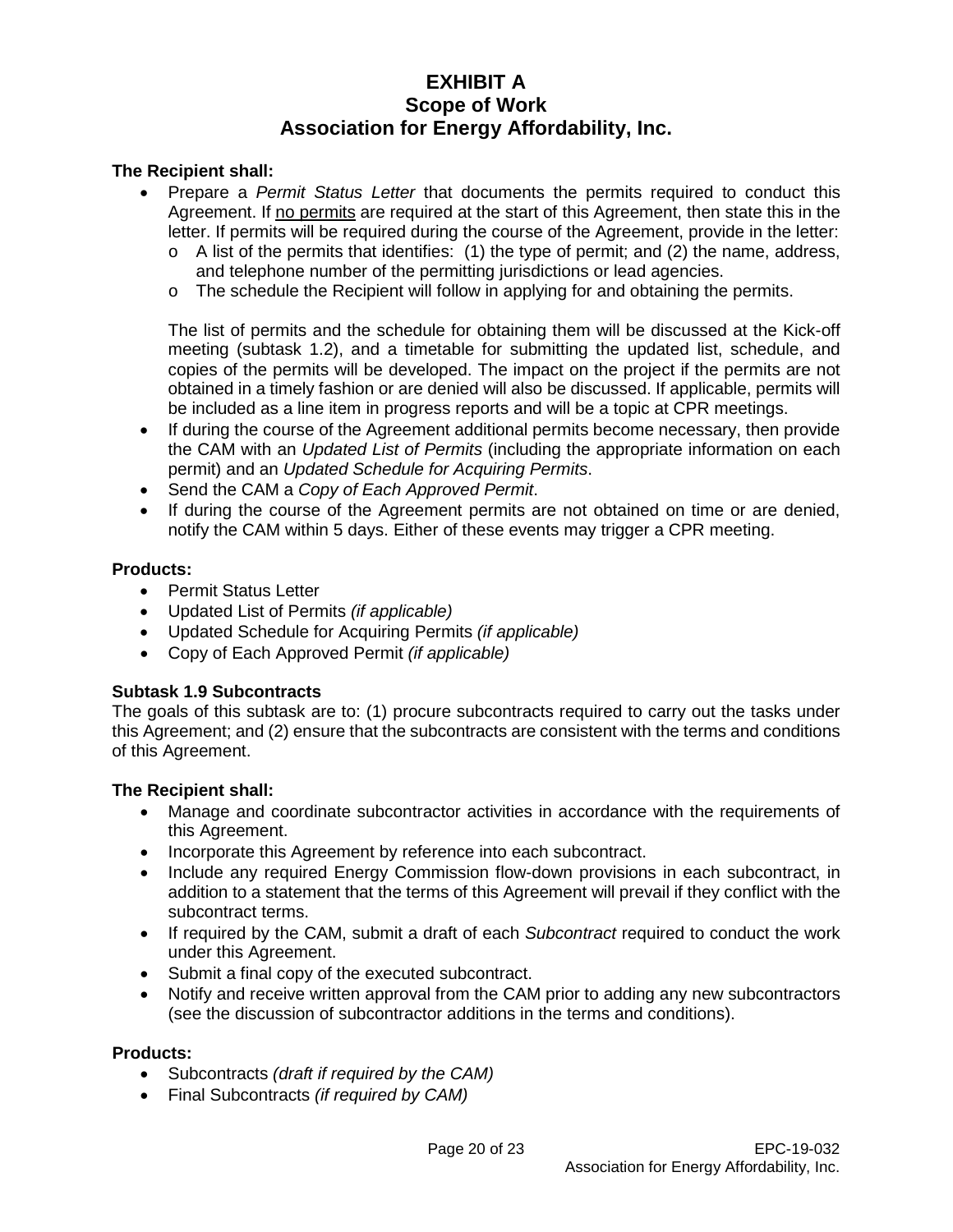### *TECHNICAL ADVISORY COMMITTEE*

### **Subtask 1.10 Technical Advisory Committee (TAC)**

The goal of this subtask is to create an advisory committee for this Agreement. The TAC should be composed of diverse professionals. The composition will vary depending on interest, availability, and need. TAC members will serve at the CAM's discretion. The purpose of the TAC is to:

- Provide guidance in project direction. The guidance may include scope and methodologies, timing, and coordination with other projects. The guidance may be based on:
	- o Technical area expertise;
	- o Knowledge of market applications; or
	- o Linkages between the agreement work and other past, present, or future projects (both public and private sectors) that TAC members are aware of in a particular area.
- Review products and provide recommendations for needed product adjustments, refinements, or enhancements.
- Evaluate the tangible benefits of the project to the state of California, and provide recommendations as needed to enhance the benefits.
- Provide recommendations regarding information dissemination, market pathways, or commercialization strategies relevant to the project products.

The TAC may be composed of qualified professionals spanning the following types of disciplines:

- Researchers knowledgeable about the project subject matter;
- Members of trades that will apply the results of the project (e.g., designers, engineers, architects, contractors, and trade representatives);
- Public interest market transformation implementers;
- Product developers relevant to the project;
- U.S. Department of Energy research managers, or experts from other federal or state agencies relevant to the project;
- Public interest environmental groups;
- Utility representatives;
- Air district staff; and
- Members of relevant technical society committees.

#### **The Recipient shall:**

- Prepare a *List of Potential TAC Members* that includes the names, companies, physical and electronic addresses, and phone numbers of potential members. The list will be discussed at the Kick-off meeting, and a schedule for recruiting members and holding the first TAC meeting will be developed.
- Recruit TAC members. Ensure that each individual understands member obligations and the TAC meeting schedule developed in subtask 1.11.
- Prepare a *List of TAC Members* once all TAC members have committed to serving on the TAC.
- Submit *Documentation of TAC Member Commitment* (such as Letters of Acceptance) from each TAC member.

#### **Products:**

• List of Potential TAC Members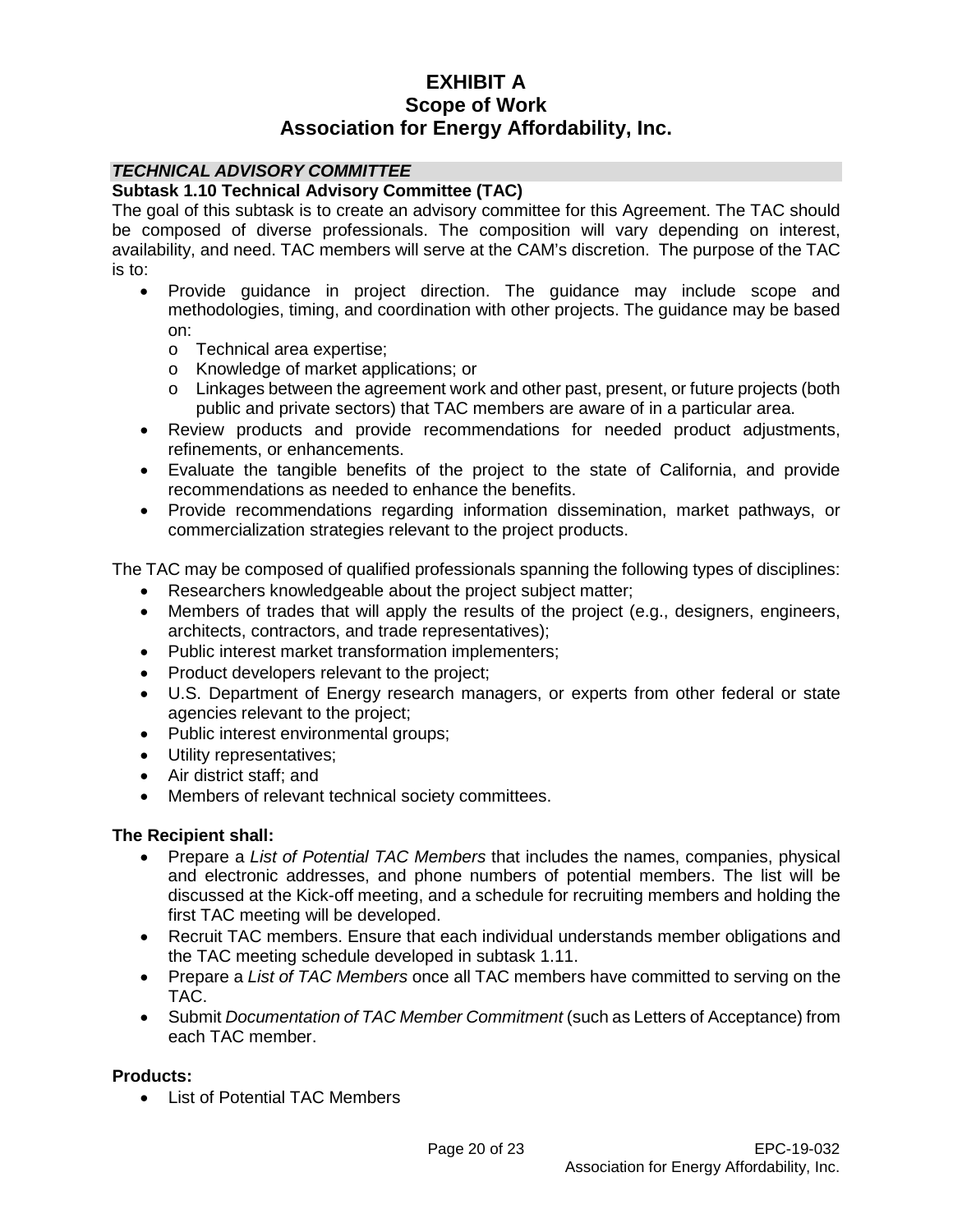- List of TAC Members
- Documentation of TAC Member Commitment

### **Subtask 1.11 TAC Meetings**

The goal of this subtask is for the TAC to provide strategic guidance for the project by participating in regular meetings, which may be held via teleconference.

#### **The Recipient shall:**

- Discuss the TAC meeting schedule with the CAM at the Kick-off meeting. Determine the number and location of meetings (in-person and via teleconference) in consultation with the CAM.
- Prepare a *TAC Meeting Schedule* that will be presented to the TAC members during recruiting. Revise the schedule after the first TAC meeting to incorporate meeting comments.
- Prepare a *TAC Meeting Agenda* and *TAC Meeting Back-up Materials* for each TAC meeting.
- Organize and lead TAC meetings in accordance with the TAC Meeting Schedule. Changes to the schedule must be pre-approved in writing by the CAM.
- Prepare *TAC Meeting Summaries* that include any recommended resolutions of major TAC issues.

#### **The TAC shall:**

- Help set the project team's goals and contribute to the development and evaluation of its statement of proposed objectives as the project evolves.
- Provide a credible and objective sounding board on the wide range of technical and financial barriers and opportunities.
- Help identify key areas where the project has a competitive advantage, value proposition, or strength upon which to build.
- Advocate on behalf of the project in its effort to build partnerships, governmental support and relationships with a national spectrum of influential leaders.
- Ask probing questions that insure a long-term perspective on decision-making and progress toward the project's strategic goals.

#### **Products:**

- TAC Meeting Schedule (draft and final)
- TAC Meeting Agendas (draft and final)
- TAC Meeting Back-up Materials
- TAC Meeting Summaries

### **III. TECHNICAL TASKS**

### **TASK 2: MARKET RESEARCH AND CONCEPTUAL DESIGN**

The goal of this task is to conduct market and product research to provide conceptual designs for the mechanical module prototype.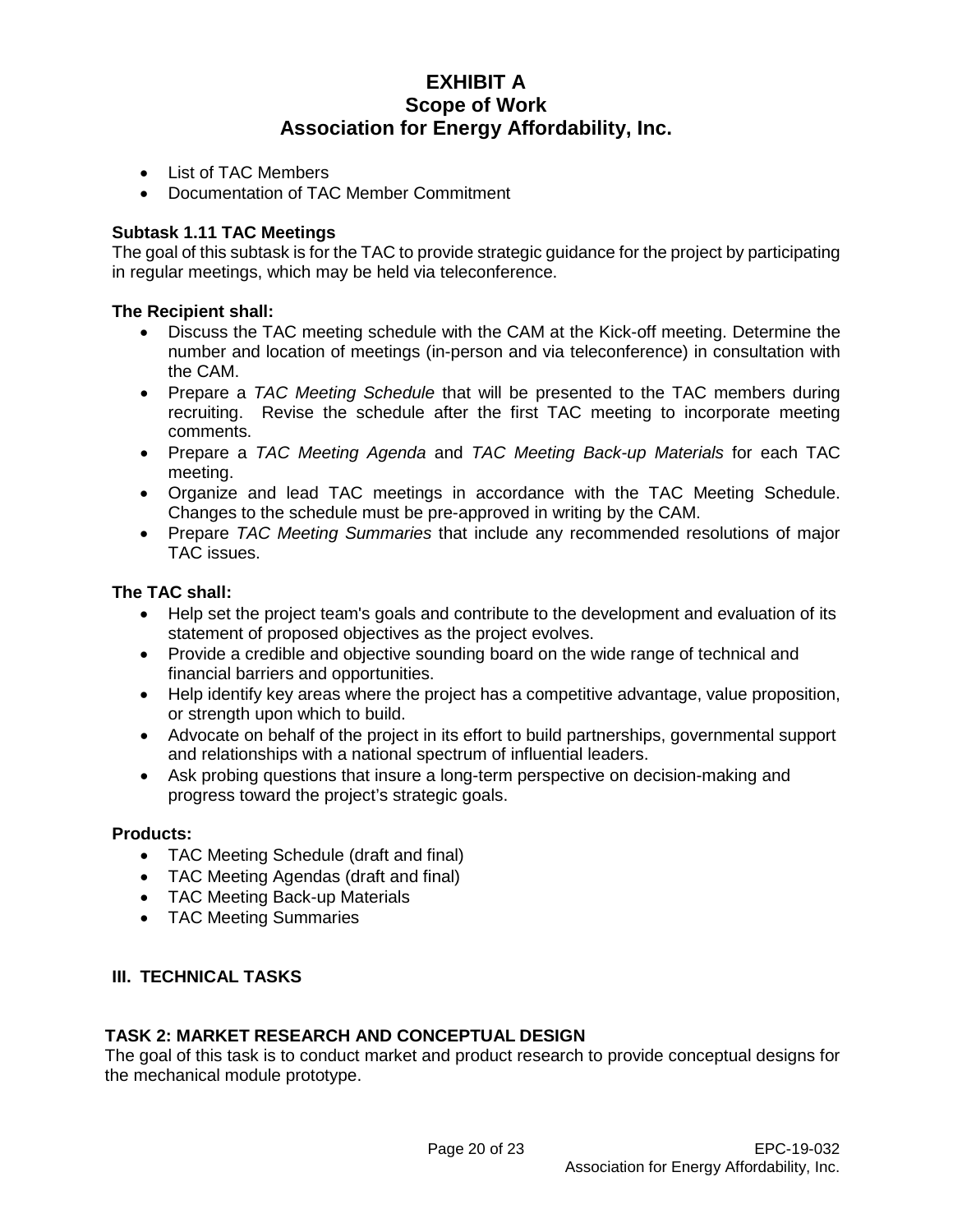### **The Recipient shall:**

- Conduct market research on mechanical components and pre-assembled module packages available in overseas and US markets.
- Determine viability of products for California's multifamily buildings.
- Evaluate product modifications needed to make the prototype cost-effective, less time intensive for construction and installation, and more energy efficient.
- Prepare a *Summary of Available Technologies* that includes, but is not limited to: a) results of market research on mechanical components, pre-assembled module packages, information on existing technologies both in overseas markets as well as in the US market; b) evaluation of the viability for California's predominant multifamily building types, c) discussion of product modifications needed to make the prototype cost effective and more efficient for California markets, d) how researched information will be used to design the prototype.
- Conduct design meetings, consult with manufacturers, and engage in stakeholder activities to inform a *Component and Controls Specification Plan,* to include, but not be limited to, the specific mechanical components to be used for the pre-assembled module package and the technical specifications and other requirements (such as building/energy codes) to enable installation in California multifamily buildings.
- Produce high level *Design Schematic Plan* for the prototype based on the *Component and Controls Specification Plan.* The plan will include the specific components in the module and how they will function and be controlled together in a multifamily building.
- Simulate thermal modeling and heat transfer to optimize theoretical performance of systems.
- Integrate an existing control product and user module based on the design drawings.
- Produce a final detailed *Design Drawings Report* that describes the final design and fabrication of the mechanical module prototype.
- Participate in a Critical Project Review Meeting and prepare *CPR Report #1* per subtask 1.3.

### **Products:**

- Summary of Available Technologies
- Component and Controls Specification Plan
- Design Schematic Plan
- Design Drawings Report
- CPR Report #1

### **TASK 3: PROTOTYPE AND PRODUCT LITERATURE DEVELOPMENT**

The goals of this task are to fabricate and test the mechanical module prototype and publish an open source fabrication manual.

### **The Recipient Shall:**

- Fabricate the prototype according to design drawings.
- Test prototype under different temperature and humidity conditions to determine system performance and validate control system to produce a *Functional Testing Report.* The Functional Testing Report will include but not be limited to operating efficiencies at various outdoor and indoor conditions, control sequence results, compressor performance,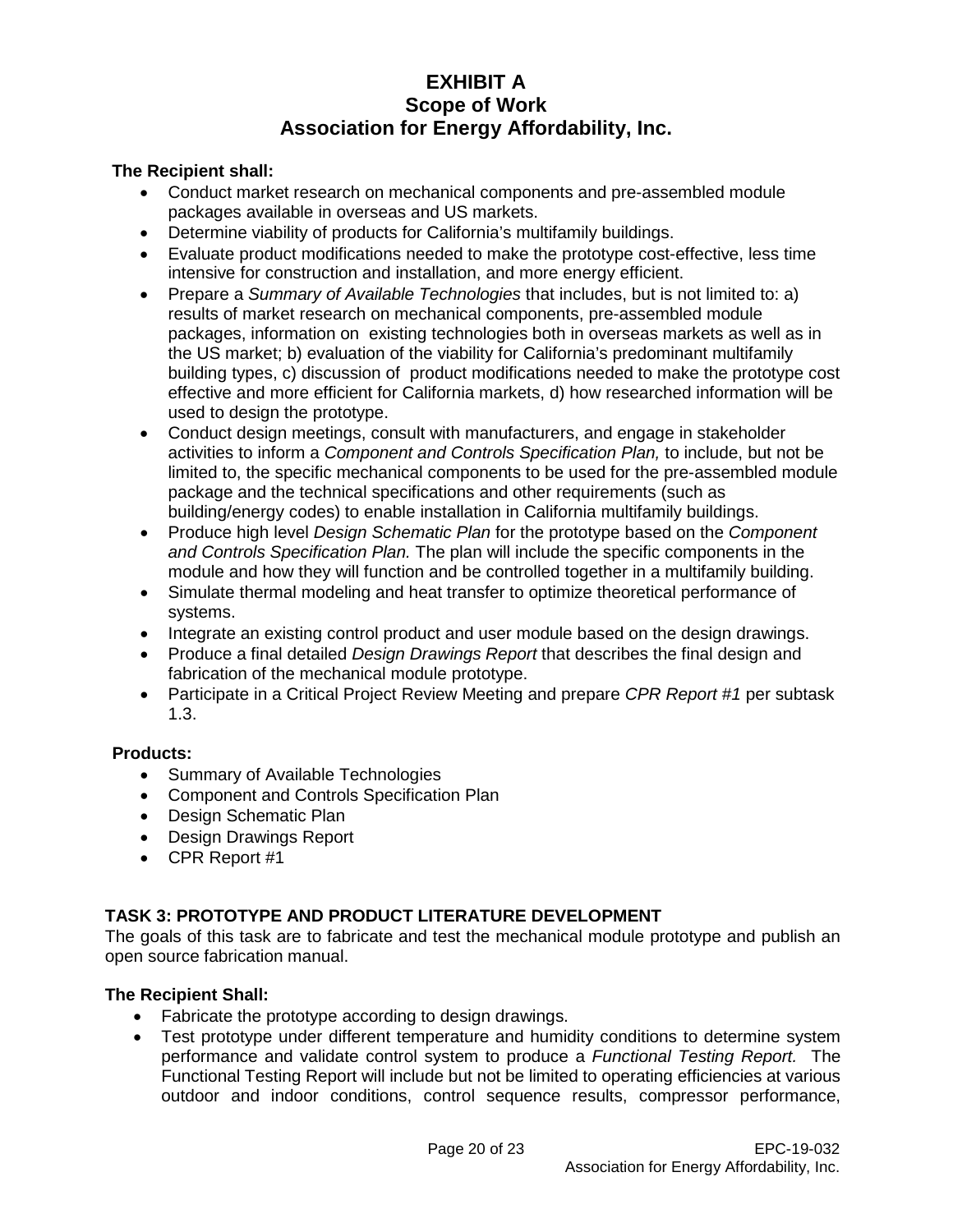validation of control functions (effective switching between heating, cooling, water heating etc.) and other key performance parameters.

- Publish a *Fabrication Manual* to enable market development and production of the mechanical module prototype for California's multifamily buildings. The manual will include a detailed component list and assembly instructions that will enable third party manufacturers and/or fabricators to build the machine themselves.
- Create an *Installation and Operation Manual (I/O Manual)* for design and installation. This manual will provide instructions for installers and end-users.
- Participate in Critical Project Review Meeting and prepare *CPR Report #2* per subtask 1.3.

### **Products:**

- Functional Testing Report
- Fabrication Manual
- Installation and Operation Manual
- CPR Report #2

## **TASK 4: TESTING AND PROTOTYPE FIELD DEMONSTRATION**

The goals of this task are to 1) fabricate at least five prototype units 2) install the prototype units at a minimum of five apartments located in two or more different multifamily buildings that are located in two or more different climate zones, 3) assess their engineering feasibility, 4) monitor the installed prototypes for at least 9 months, while also conducting prototype troubleshooting as needed, and 5) prepare datasets for analysis and review. The CAM may, in writing, approve a reduction in the number of required prototype units, test sites, climate zones, and length of data collection.

### **The Recipient Shall:**

- Confirm feasibility and availability of sites for the design configuration.
- Perform site engineering to assess the existing electrical infrastructure, electrical capacity, potential equipment locations, piping connection, condition of existing equipment, and other relevant site conditions at each test site.
- Finalize Demonstration Site List and obtain additional Site Commitment Letters. if needed.
- Produce at least 5 field deployment-ready prototypes ready for deployment in at least 5 apartments located in 2 or more different multifamily buildings in 2 or more different climate zones.
- Select an installation contractor, and with the installation contractor, oversee the installation of the mechanical module prototype at the demonstration sites.
	- o Transport and install the prototypes.
	- o Troubleshoot, and modify and repair, as needed.
- Develop *Monitoring Plans* for measuring and evaluating the performance of the prototype systems at each test site. The plans must discuss the approach to conducting the measurement and verification (M&V), verify the performance based on the parameters indicated in Table 1, and discuss the equipment to be monitored during pre and post module installation and the duration of each monitoring period.
- Install measurement and verification equipment needed to collect the mechanical module prototype's performance data.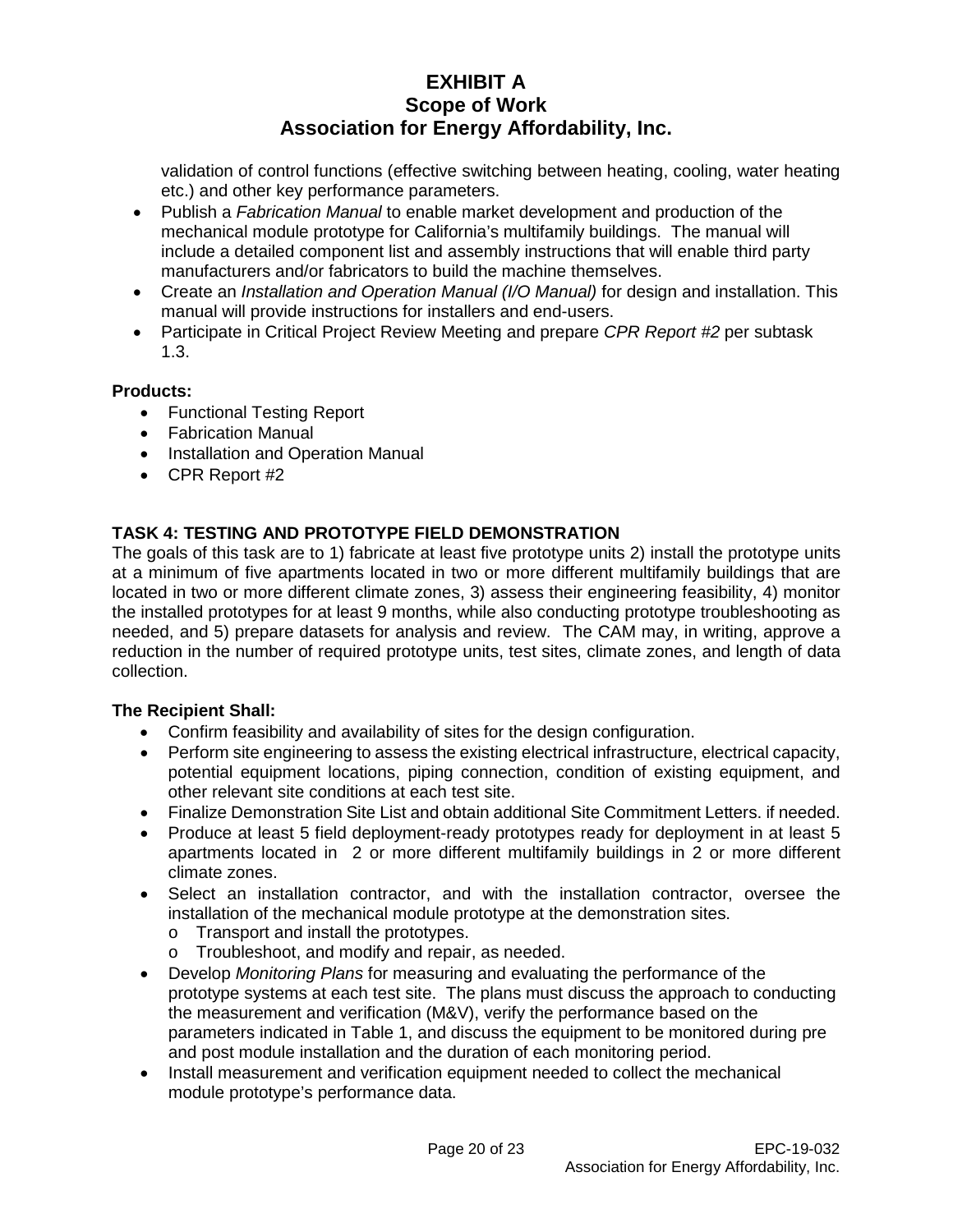- Participate in Critical Project Review Meeting and prepare *CPR Report #3* per subtask 1.3.
- Perform site repairs on an as needed basis to the prototype and/or the data acquisition hardware
- Summarize data collected in the *Field Demonstration Execution and Preliminary Monitoring Report* to include but not be limited to a review of system performance, reliability, and field functionality, and a discussion of whether the goals and objectives and performance metrics identified in Section II.C were achieved.

### **Products:**

- Demonstration Site List
- Site Commitment Letters
- Monitoring Plans
- CPR Report #3
- Field Demonstration Execution and Preliminary Monitoring Report

### **TASK 5: FIELD TRIAL EVALUATION, MEASUREMENT AND VERIFICATION (EM&V)**

The goal of this task is to collect at least 9 months of high-resolution data on the performance of the mechanical module prototype at the five or more test sites. The CAM may, in writing, approve a reduction in the length of data collection.

### **The Recipient shall:**

- Collect and analyze annual utility data.
- Collect field data and analyze to quantify system performance.
- Identify unexpected performance issues and adjust system to improve overall efficiency.
- Prepare an EM&V Report to discuss data collection and analysis findings for each test site and whether the module performance identified in Table 1 was achieved, and the disposition of the module at each site
- De-commission the systems and associated equipment and ship the equipment back to LBNL
- Restore the test sites back to the original configurations.

### **Products:**

• EM&V Report

### **TASK 6 EVALUATION OF PROJECT BENEFITS**

The goal of this task is to report the benefits resulting from this project.

### **The Recipient shall:**

- Complete three Project Benefits Questionnaires that correspond to three main intervals in the Agreement: (1) *Kick-off Meeting Benefits Questionnaire*; (2) *Mid-term Benefits Questionnaire*; and (3) *Final Meeting Benefits Questionnaire*.
- Provide all key assumptions used to estimate projected benefits, including targeted market sector (e.g., population and geographic location), projected market penetration, baseline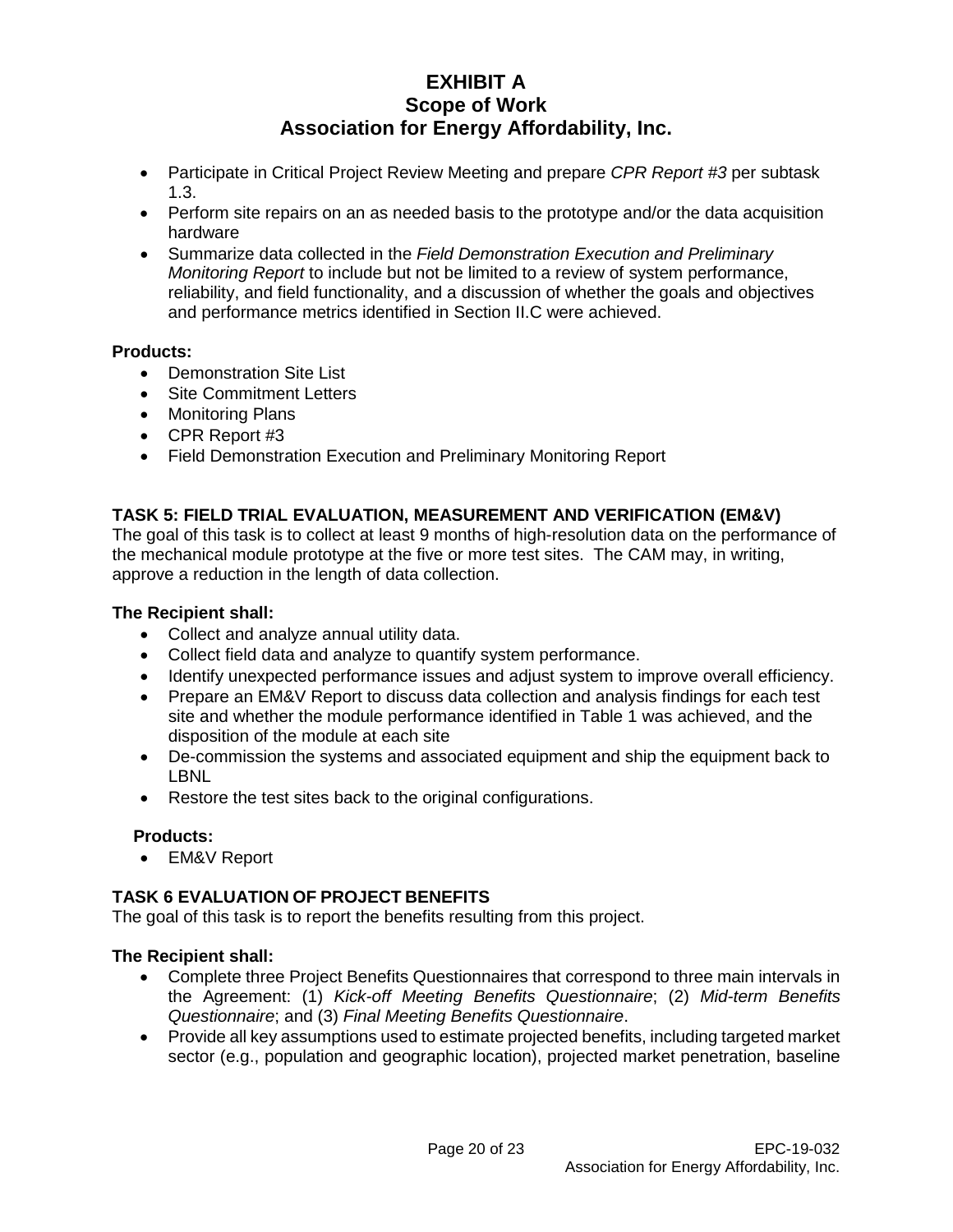and projected energy use and cost, operating conditions, and emission reduction calculations. Examples of information that may be requested in the questionnaires include:

- o For Product Development Projects and Project Demonstrations:
	- Published documents, including date, title, and periodical name.
	- Estimated or actual energy and cost saving and estimated statewide energy savings once market potential has been realized. Identify all assumptions used in the estimates.
	- Greenhouse gas and criteria emissions reductions.
	- Other non-energy benefits such as reliability, public safety, lower operational cost, environmental improvement, indoor environmental quality, and societal benefits.
	- Data on potential job creation, market potential, economic development, and increased state revenue as a result of the project.
	- A discussion of project product downloads from websites, and publications in technical journals.
	- A comparison of project expectations and performance. Discuss whether the goals and objectives of the Agreement have been met and what improvements are needed, if any.
	- Additional Information for Product Development Projects:
		- Outcome of product development efforts, such copyrights and license agreements.
		- $\checkmark$  Units sold or projected to be sold in California and outside of California.
		- $\checkmark$  Total annual sales or projected annual sales (in dollars) of products developed under the Agreement.
		- $\checkmark$  Investment dollars/follow-on private funding as a result of Energy Commission funding.
		- $\checkmark$  Patent numbers and applications, along with dates and brief descriptions.
	- Additional Information for Product Demonstrations:
		- $\overline{\smile}$  Outcome of demonstrations and status of technology.
		- $\checkmark$  Number of similar installations.
		- $\checkmark$  Jobs created/retained as a result of the Agreement.
- o For Information/Tools and Other Research Studies:
	- Outcome of project.
	- Published documents, including date, title, and periodical name.
	- A discussion of policy development. State if the project has been cited in government policy publications or technical journals or has been used to inform regulatory bodies.
	- The number of website downloads.
	- An estimate of how the project information has affected energy use and cos or have resulted in other non-energy benefits.
	- An estimate of energy and non-energy benefits.
	- Data on potential job creation, market potential, economic development, and increased state revenue as a result of project.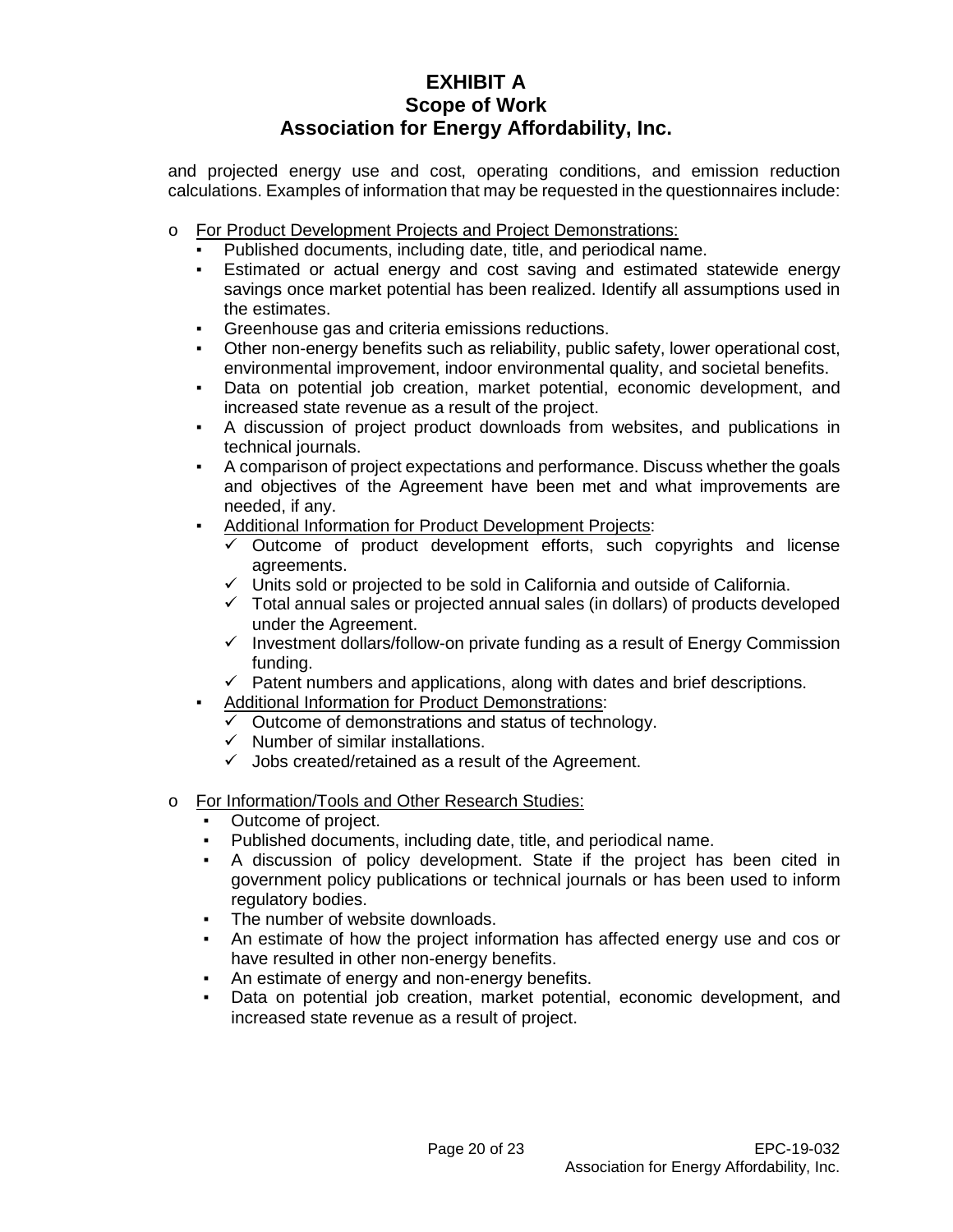- A discussion of project product downloads from websites, and publications in technical journals.
- A comparison of project expectations and performance. Discuss whether the goals and objectives of the Agreement have been met and what improvements are needed, if any.
- Respond to CAM questions regarding responses to the questionnaires.

The Energy Commission may send the Recipient similar questionnaires after the Agreement term ends. Responses to these questionnaires will be voluntary.

### **Products:**

- Kick-off Meeting Benefits Questionnaire
- Mid-term Benefits Questionnaire
- Final Meeting Benefits Questionnaire

### **TASK 7 TECHNOLOGY/KNOWLEDGE TRANSFER ACTIVITIES**

The goal of this task is to develop a plan to make the experimental results, and lessons learned available to the public and key decision makers.

#### **The Recipient shall:**

- Prepare an *Initial Fact Sheet* at the start of the project that describes the project. Use the format provided by the CAM.
- Prepare a *Final Project Fact Sheet* at the project's conclusion that discusses results. Use the format provided by the CAM.
- Prepare a *Technology/Knowledge Transfer Plan* that includes:
	- $\circ$  An explanation of how the knowledge gained from the project will be made available to the public, including the targeted market sector and potential outreach to end users, utilities, regulatory agencies, and others.
	- o A description of the intended use(s) for and users of the project results.
	- o Published documents, including date, title, and periodical name.
	- o Copies of documents, fact sheets, journal articles, press releases, and other documents prepared for public dissemination. These documents must include the Legal Notice required in the terms and conditions. Indicate where and when the documents were disseminated.
	- o A discussion of policy development. State if project has been or will be cited in government policy publications or used to inform regulatory bodies.
	- o The number of website downloads or public requests for project results.
	- o Additional areas as determined by the CAM.
- Conduct technology transfer activities in accordance with the Technology/Knowledge Transfer Plan. These activities will be reported in the Progress Reports.
- When directed by the CAM, develop *Presentation Materials* for an Energy Commissionsponsored conference/workshop(s) on the project.
- When directed by the CAM, participate in annual EPIC symposium(s) sponsored by the California Energy Commission.
- Provide at least (6) six *High Quality Digital Photographs* (minimum resolution of 1300x500 pixels in landscape ratio) of pre and post technology installation at the project sites or related project photographs.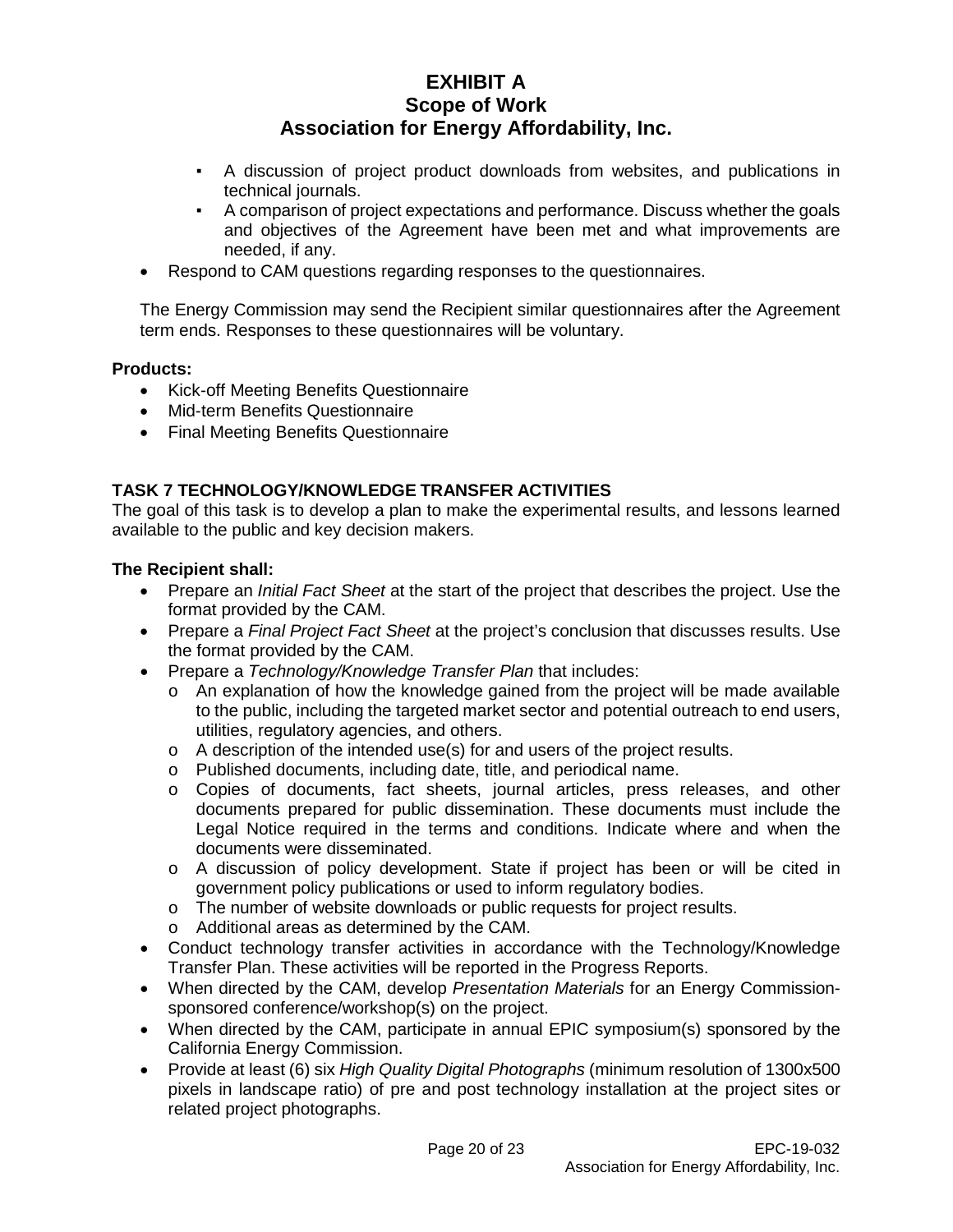• Prepare a *Technology/Knowledge Transfer Report* on technology transfer activities conducted during the project.

### **Products:**

- Initial Fact Sheet (draft and final)
- Final Project Fact Sheet (draft and final)
- Presentation Materials (draft and final)
- High Quality Digital Photographs
- Technology/Knowledge Transfer Plan (draft and final)
- Technology/Knowledge Transfer Report (draft and final)

### **TASK 8 Production Readiness Plan**

The goal of this task is to determine the steps that will lead to the manufacturing of technologies developed in this project or to the commercialization of the project's results.

#### **The Recipient shall:**

- Prepare a *Production Readiness Plan*. The degree of detail in the plan should be proportional to the complexity of producing or commercializing the proposed product, and to its state of development. As appropriate, the plan will discuss the following:
	- o Critical production processes, equipment, facilities, personnel resources, and support systems needed to produce a commercially viable product.
	- o Internal manufacturing facilities, supplier technologies, capacity constraints imposed by the design under consideration, design-critical elements, and the use of hazardous or non-recyclable materials. The product manufacturing effort may include "proof of production processes."
	- o The estimated cost of production.
	- o The expected investment threshold needed to launch the commercial product.
	- o An implementation plan to ramp up to full production.
	- o The outcome of product development efforts, such as copyrights and license agreements.
	- o Patent numbers and applications, along with dates and brief descriptions.
	- o Other areas as determined by the CAM.

#### **Products:**

• Production Readiness Plan (draft and final)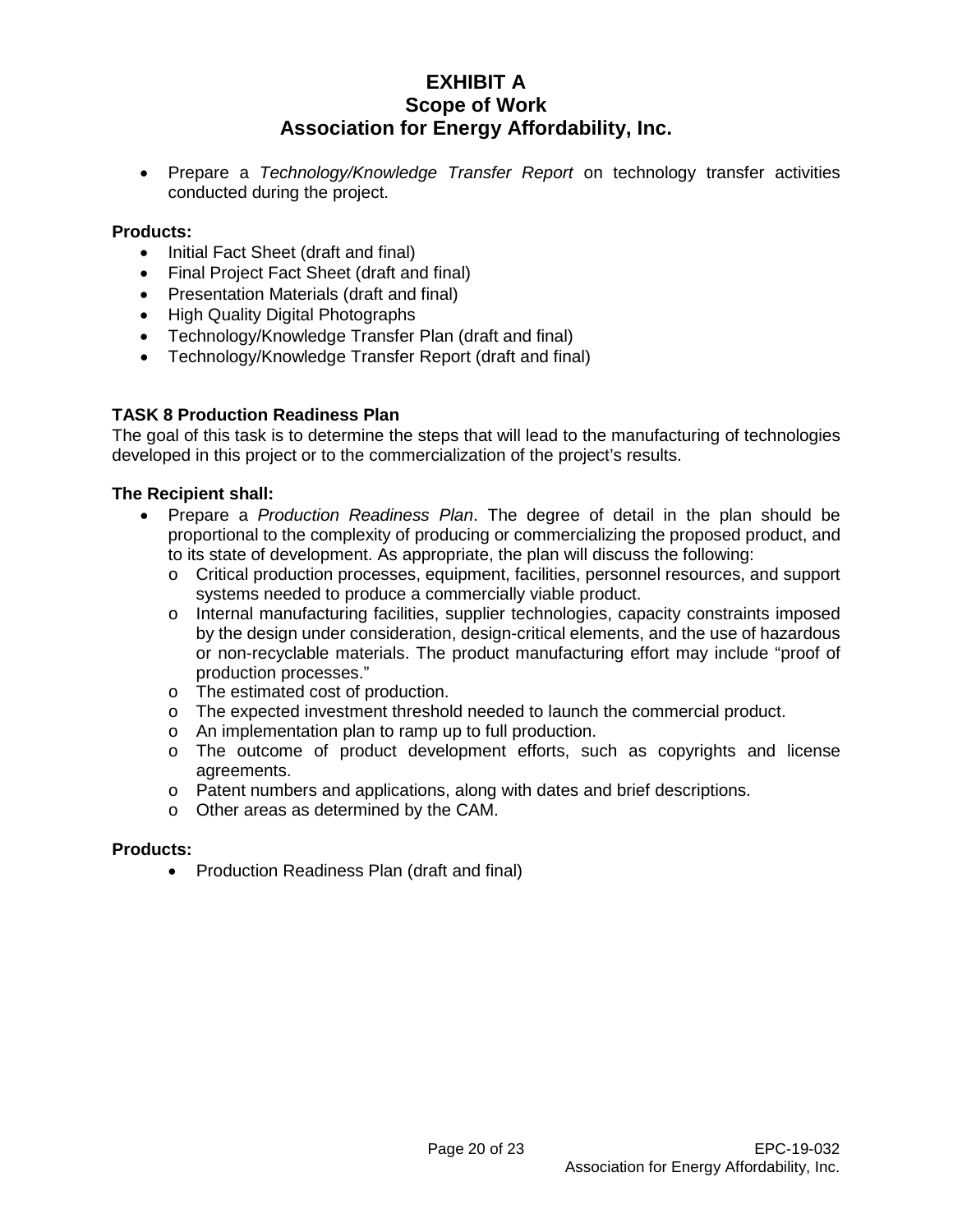### **IV. PROJECT SCHEDULE**

Please see the attached Excel spreadsheet.